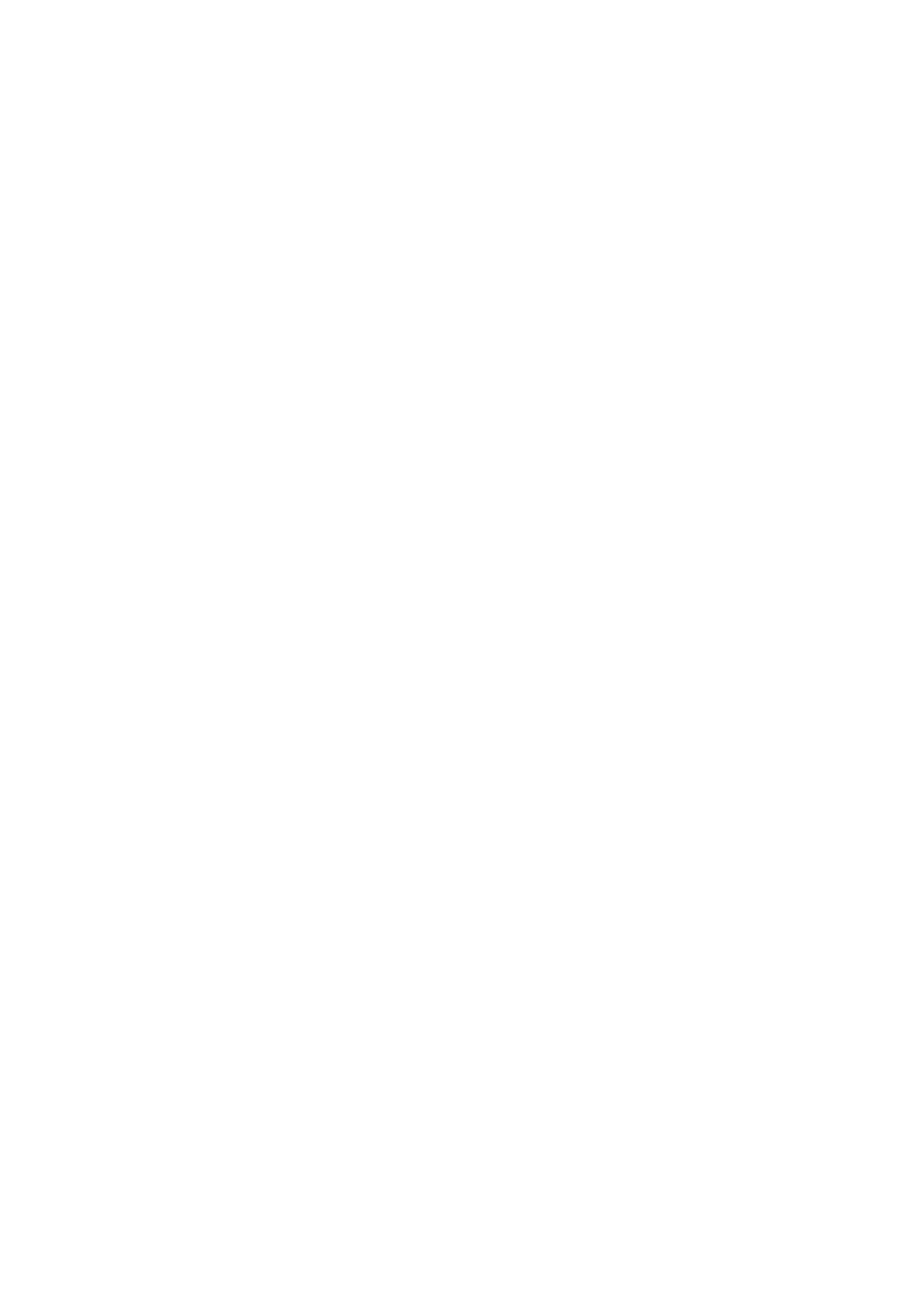## **Racism: the hidden cost of September 11 Liz Fekete**

A special issue of the *European Race Bulletin*

Globalisation has set up a monolithic economic system; September <sup>11</sup> threatens to engender a monolithic political culture. Together, they spell the end of civil society.

– A. Sivanandan, Director, Institute of Race Relations

**Institute of Race Relations** 2-6 Leeke Street, London WC1X 9HS **Tel:** 020 7837 0041 **Fax:** 020 7278 0623 **Web:** www.irr.org.uk **Email:** info@irr.org.uk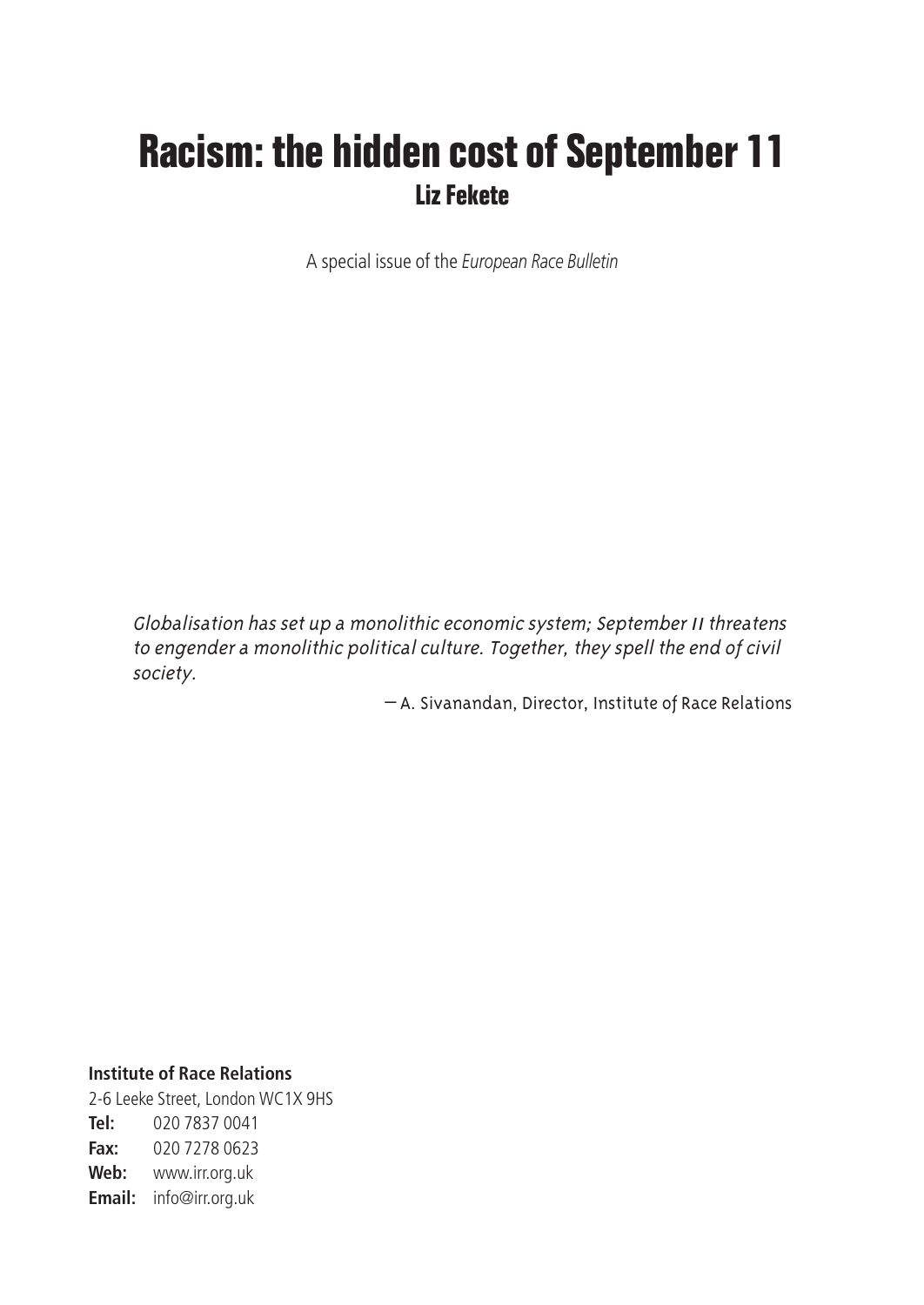Liz Fekete is head of European research at the Insitute of Race Relations where she edits the *European Race Bulletin*. It is published quarterly and available on subscription from the IRR (£10 for individuals, £25 for institutions).

#### ••••••

This report was compiled with the help of Saba Bahar, Jenny Bourne, Norberto Laguia Casaus, Barry Croft, Rhona Desmond, Imogen Forster, Haifa Hammami, Lotta Holmberg, Vincent Homolka, Mieke Hoppe, Fida Jeries, Simon Katzenellenbogen, Virginia MacFadyen, Nitole Rahman, Hazel Waters, and Chris Woodall. Special thanks to Tony Bunyan, Frances Webber and Statewatch.

© Institute of Race Relations 2002 ISBN 085001 0632

Cover Image by David Drew Designed by Harmit Athwal Printed by Russell Press Ltd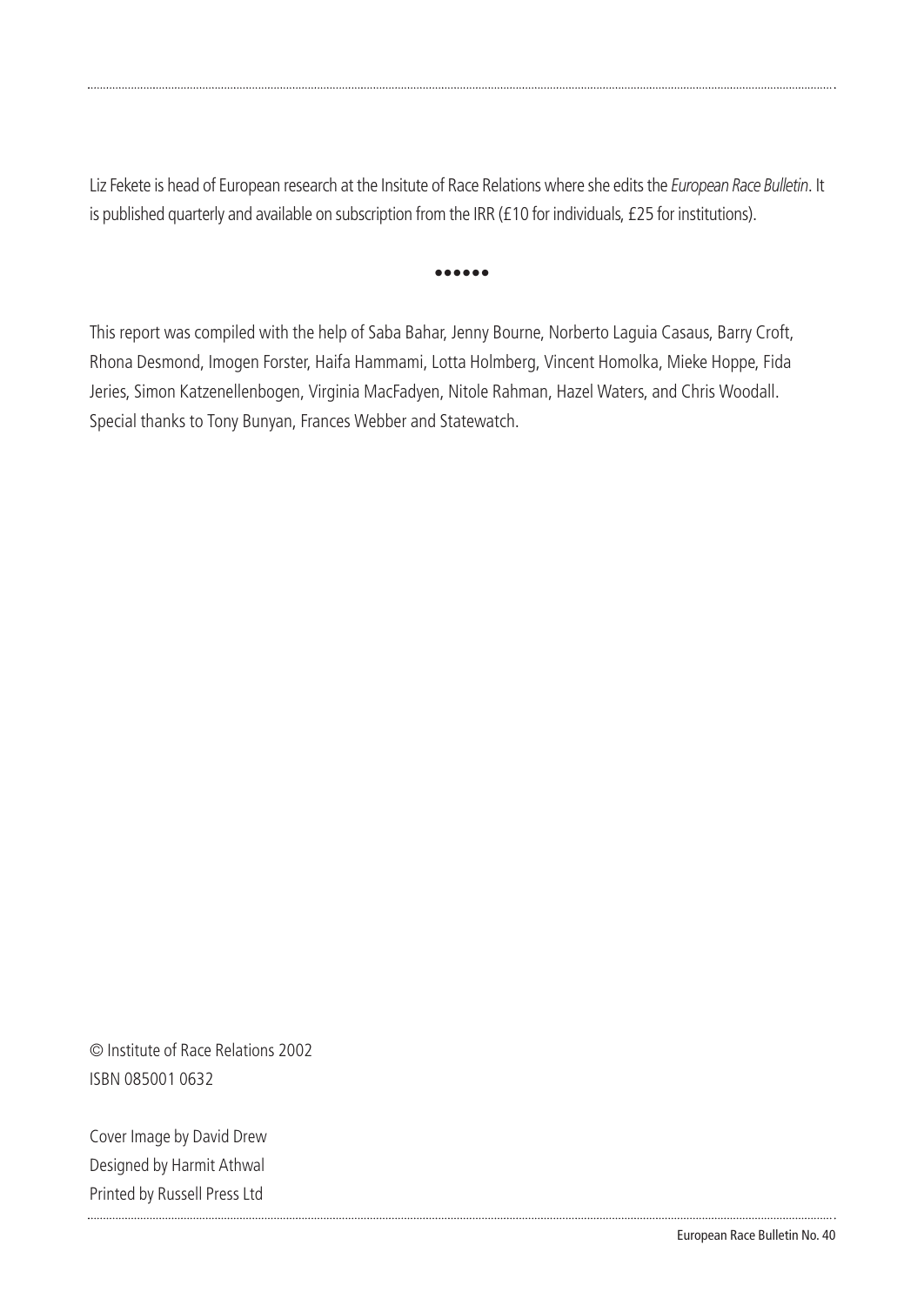### **Contents**

|    | <b>Introduction</b>                           |    |
|----|-----------------------------------------------|----|
| 1. | The EU approach to combating terrorism        |    |
| 2. | <b>Removing refugee protection</b>            | 6  |
| 3. | <b>Racism and the security state</b>          | 10 |
| 4. | Popular racism: one culture, one civilisation | 16 |
|    | <b>References</b>                             | 22 |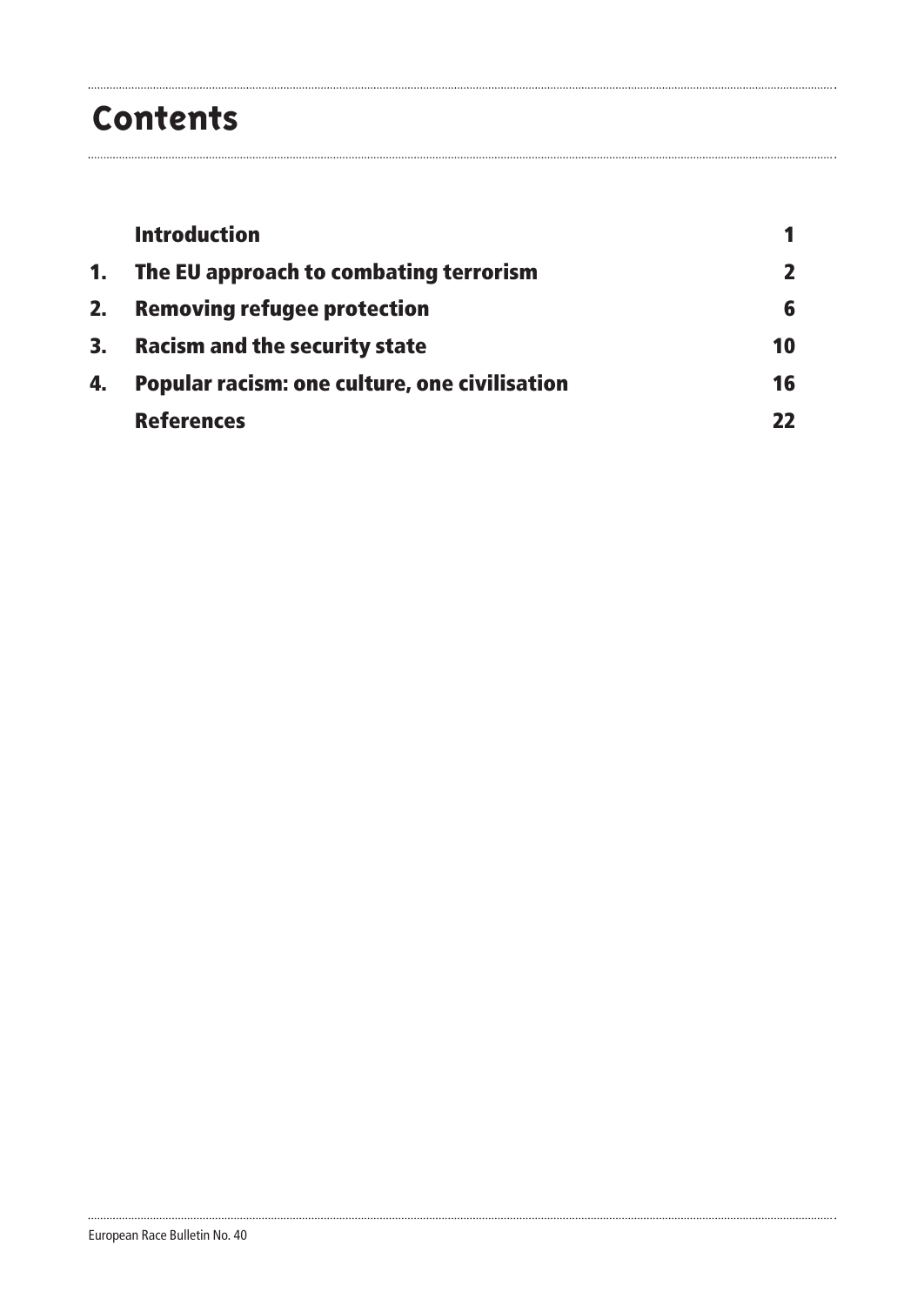### **Introduction**

Following the events of September 11, it became commonplace to say that the world would<br>never be the same again. Now, the true nature of this changed world is being revealed as  $\blacksquare$ ollowing the events of September 11, it became commonplace to say that the world would the government of the United States (US) embarks on a 'War Against Terrorism' with the backing of an international coalition which includes the European Union (EU). The war in Afghanistan, the proposal to extend the war against terrorism to Iraq and other countries believed to have stockpiled weapons of mass destruction has, alongside greater US deployment of troops across the globe, clearly fashioned a new world order, dominated by one superpower, the US. But what is less clear is the way the new world order and the War Against Terrorism are shaping the very foundations of European political culture. That is the subject of this report.

Parts 1-3 outline the seismic shifts that are occurring within the political culture of Europe as a direct result of the events of September 11. Here, the effect of new anti-terrorist measures, in terms of the erosion of democracy, the denial of civil liberties and the removal of refugee protection, are examined. Do these developments mean that we are moving into a new political epoch in which a trade-off between freedom and security will lead to a fundamental change in the nature of state power and the emergence of 'The Security State'?

European anti-terrorist laws, adopted post-September 11, are breeding a culture of suspicion against Muslims and people of Middle-Eastern appearance, who are increasingly treated in the same way as were 'enemy aliens' during the first and second world wars. And the popularisation of Huntington's 'clash of civilisations' theory not only undergirds such suspicion but appears, also, to set the boundaries for government policies on race relations and integration. Thus, in the final section of this report, the ways in which the 'sus' culture adds a new layer to xeno-racism (the demonisation of foreigners and asylum seekers) is outlined. In sum, we are entering a new era in domestic race policy, where old, discredited ideas of monoculturalism and assimilation into the dominant White, European, Christian culture are once again in the ascendant. And the hidden cost of September 11 is an unashamed racism.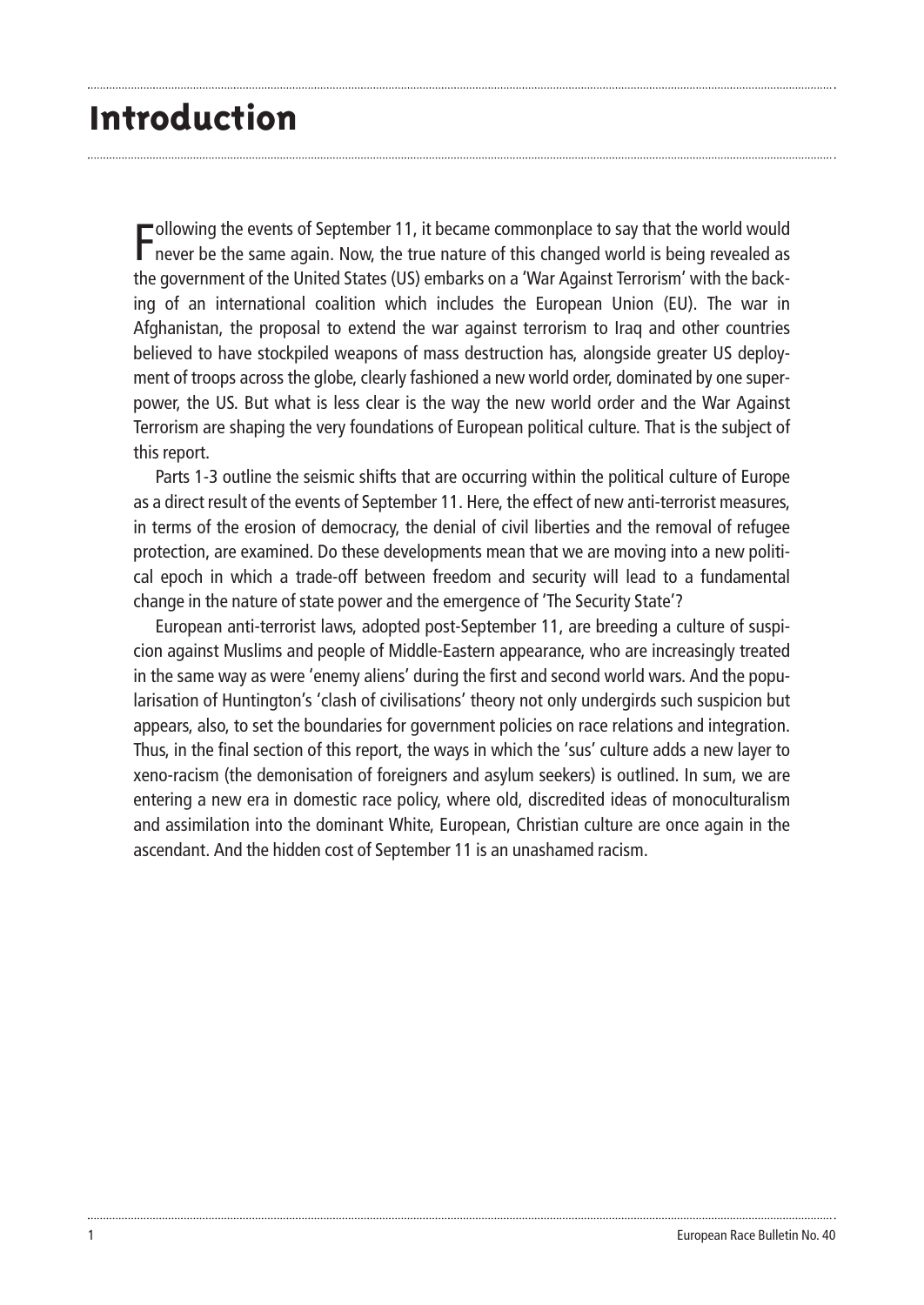### **1. The EU approach to combating terrorism**

We call on all governments to refrain from excessive steps, which would violate fundamental freedoms and undermine legitimate rights… The purpose of anti-terrorism measures is to protect human rights and democracy, not to undermine the fundamental values of our societies.

– Mary Robinson, UN High Commissioner for Human Rights

To link protest groups to terrorism, under the EU framework decision defining terrorism, confirms the worst fears of civil society that, despite assurances, to the contrary, this was always the intention of a majority of EU governments.

– Tony Bunyan, editor Statewatch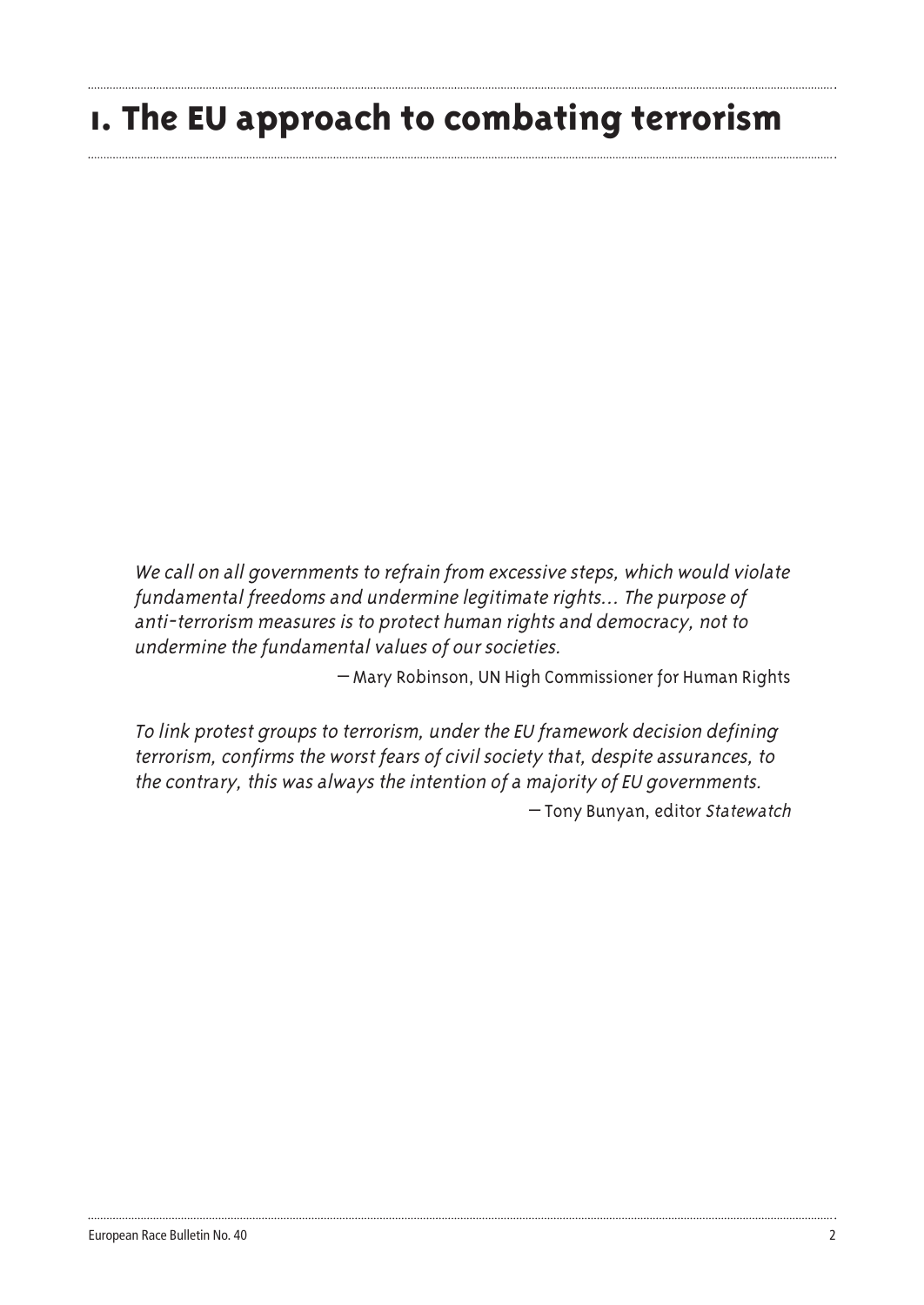At the UK Labour Party annual conference in October<br>2001, the prime minister, Tony Blair, linked the future security of the world to the fight against global poverty and for global justice, promising, in the aftermath of September 11, the introduction of a new world order that would uphold human dignity and social justice 'from the slums of Gaza to the mountain ranges of Afghanistan'. His implicit message that the breeding ground for the terrorist attacks on New York and Washington was global economic inequity, has been repeated throughout the EU. It has spoken of the need for reconstruction, diplomacy, disarmament, aid, information and education over and above military force. Then, on 15 December, following the EU summit of prime ministers, the Laeken Declaration was issued, committing the EU to furthering democracy and human rights and to playing a 'stabilising role worldwide' which would 'point the way ahead for many countries and people'. Yet, every anti-terrorist measure that the EU and member states have enacted since September 11 forecloses on any nuanced understanding of the roots of terrorism in favour of an approach in line with the US world view and driven by overriding security concerns.

The EU Council agreed to rush through two measures in December 2001; first a framework decision on combating terrorism, and, second, a common position on combating terrorism (see below). The framework decision comprises an instruction to member states to include as terrorist offences a number of acts which could 'seriously damage a country or international organisation'. But the subsequent list of terrorist acts included in the framework decision has been drawn up in such a way as to make no distinction between legitimate political activity and the sort of religious or politically-inspired violence which is so indiscriminate or disproportionate as to its aim that it forfeits the protection accorded to 'political crime'. <sup>1</sup> It is this broad definition of terrorism which has led civil libertarians to ask whether the EU is using the events of September 11 to link protest movements to terrorism and undermine legitimate political dissent. But what has not been so widely commented on is the link that the EU is making between terrorism and migration, particularly the migratory movements of asylum seekers.

#### **War on terrorism = war on migration**

E ven prior to the post-September 11 'War Against<br>
Terrorism' the EU had deployed the rhetoric of war Terrorism' the EU had deployed the rhetoric of war against another phenomenon, that of 'illegal migration'. Under various anti-trafficking initiatives adopted by the EU as part of this 'war', refugees seeking the help of traffickers to reach Europe were treated as criminals and even terrorists. 2

In fact, this stigmatisation of asylum seekers as criminals and potential terrorists is a process that has been developing since the late 1970s, when the Trevi group of ministers and police chiefs began to devise ways of creating an impregnable outer border protecting western

Europe from 'terrorists, drug smugglers, other criminals, refugees and other undesirables'.  $\frac{3}{3}$  But while the themes of policing, security and illegal migration have gone hand in hand since the 1970s, far more far-reaching attempts have been made, since September 11, to criminalise asylum seekers who enter Europe illegally by defining them as members of a suspect terrorist community in need of a separate system of surveillance and control.

Following US pressure, $4$  which also led to EU wide moves to lower the standards of refugee protection, the EU adopted in December 2001 a common position on combating terrorism whereby member states were instructed to prevent the public from offering 'any form of support, active or passive' to 'entities or persons involved in terrorist acts'. Here, crucially, the EU fails to distinguish between individuals who consciously assist those involved in terrorist acts and individuals who simply share the same goals as 'terrorists'. Kurdish-Turkish refugees may, for instance, share with the PKK the desire for self-determination and, similarly, Sri Lankan Tamils may identify with the goals of the LTTE. However, such refugees may not pursue these goals by violent means or knowingly assist with the preparation of violent acts. But the EU's common position fails to distinguish between support for 'terrorist' groups and support for liberation movements. From here, the common position on combating terrorism goes on to instruct all member states to vet all asylum seekers to determine whether they have any connection to terrorism, including giving 'any form of support, active or passive'.5 In this way, the common position forecloses on any attempts by refugees within Europe to campaign for democracy abroad and encloses asylum seekers in a special system of national-security-inspired surveillance measures.

At the same time, member states are linking the war against terrorism both to the war against trafficking and the need for a deterrent asylum system. In the Netherlands, where a special police unit investigating human trafficking has been extended under the Action Plan on Terrorism and Security to research possible links with terrorism, biometric identification measures will be increasingly used for refugees and those seeking visas. In the UK, home secretary David Blunkett, announcing new reception arrangements and the introduction of identity cards for asylum seekers, has stated that, in future, all asylum seekers will be tracked from arrival to removal because, in the past, terrorists have used the asylum system to gain entry to the UK. Similarly, in Germany, where the interior minister Otto Schily has introduced a wide range of new measures aimed at asylum seekers and 'tolerated refugees', the Law of Obligatory Residence (which restricts asylum seekers from moving outside a designated area) has now been justified on the grounds that 'the restriction of the basic rights of asylum seekers is justified in order to protect national security and public order.' In Norway, the government has recommended several changes in asylum policy after the Tromso police chief described it as providing an 'oasis for terrorists'.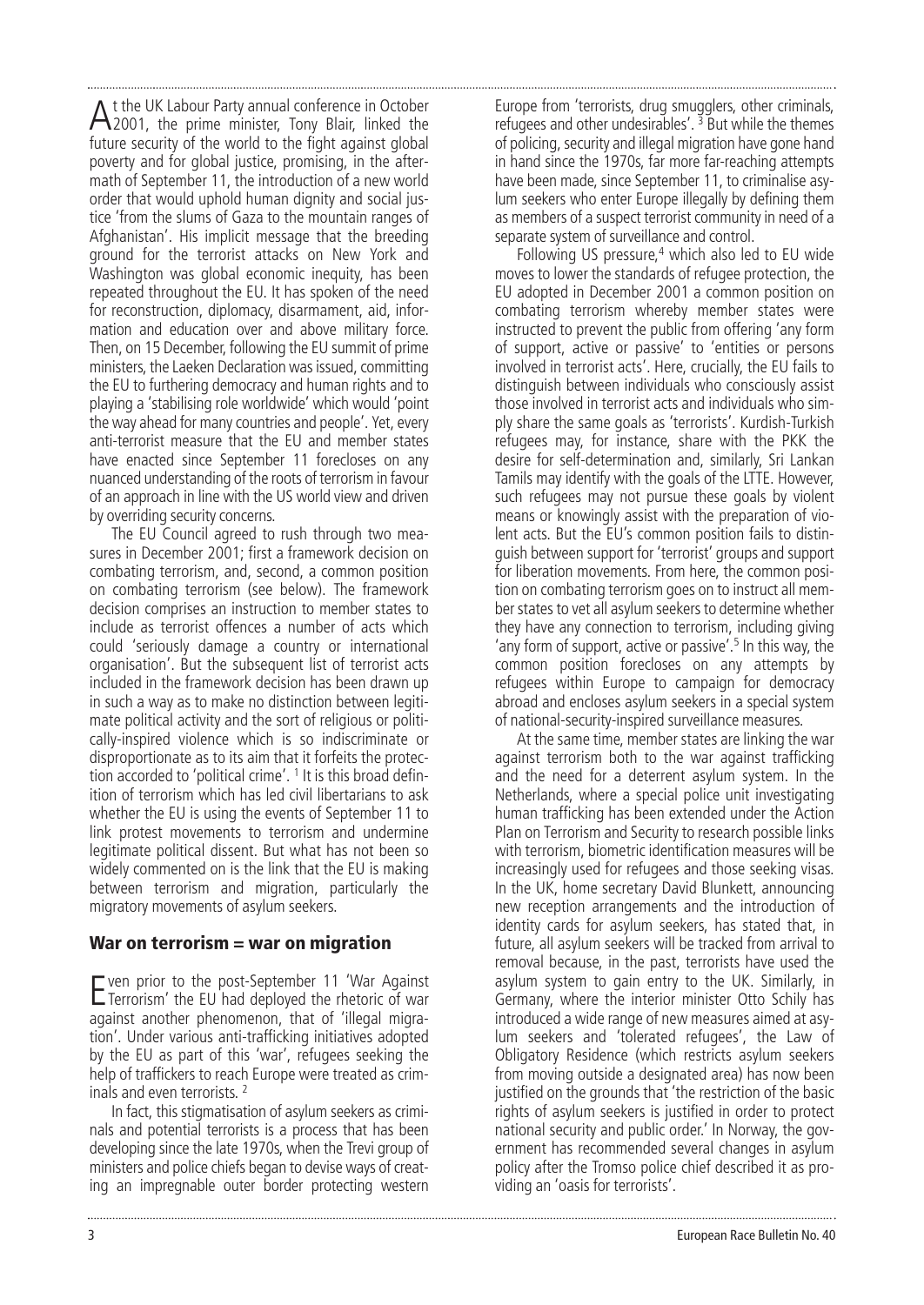#### **Emergency powers and special measures**

The EU's lead was followed by the introduction in<br>Some member states of emergency legislation and The EU's lead was followed by the introduction in new anti-terrorist laws, while others have preferred to amend existing public order, criminal justice and aliens legislation and extend police powers. Both approaches imply that foreign nationals are a specific threat to national security. Thus, Spain responded to the events of September 11 by strengthening the Corcuera Law (Article 20 of the law 1/02 on Protection of Public Safety), giving the police new powers to fingerprint foreigners and to pass on personal data – including photographs and fingerprints – to the Group for Analysis and Treatment of Information (GATI) and the Central Unit for Criminal Intelligence. Greece, for its part, is to strengthen the residence law so as to allow for detention pending deportation of foreign nationals deemed a public security threat and to strip of their residence permits all foreign nationals, considered 'undesirable' by the immigration authorities. And Denmark, as part of its contribution to the international fight against terrorism, made several amendments to the aliens act which allow for greater cooperation between asylum authorities and police and military intelligence services and enlarge the scope for expelling foreigners from the country in the interests of national security. In future, the intelligence services will have complete access to all the personal details of foreigners, asylum seekers and refugees living in Denmark. Emergency anti-terrorist legislation has been introduced in France (the Law for Everyday Security), the UK (Anti-Terrorism Crime and Security Act) and in Germany. There the government announced a 3 billion DM anti-terror programme and almost all the federal states have introduced security packages. In October 2001, the Netherlands launched an Action Plan on Terrorism and Security which listed 43 measures to increase national security. Within all these approaches from member states there are variations. But by removing civil rights from foreigners and subjecting them to special measures within a less protective and more punitive legal system they all institutionalise xeno-racism and justify hysteria against non-nationals.

The UK favours a model that allows for the indefinite detention without trial – internment by any other name – for non-Britons whom the home secretary 'reasonably' believes are a risk to national security but cannot be deported (for instance, if they are nationals of countries with which Britain has no extradition agreement, or if they might be tortured or executed in the country to which they are deported). Individuals can be detained indefinitely (subject to a six-monthly review by the special immigration commission on information supplied by the intelligence services alone). Such a form of indefinite detention, warns the civil liberties organisation Liberty, is actually worse than imprisonment, in that it is carried out on the basis of suspicion rather than charge or conviction.

In Germany two security packages have been intro-

While in the UK eight people of Arab origin have so far been interned under new anti-terrorist legislation, no one has been charged in connection with the September 11 attacks. Nor have any charges been brought against the Algerian pilot, Lotfi Raissi, arrested after the US authorities sought his extradition.

Lotfi Raissi was held for five months without charge in Belmarsh top security prison after US intelligence services alleged that he had been the key flight instructor of four of the September 11 hijackers. On five occasions, when Raissi appeared before a judge, the US authorities were invited  $-$  but declined  $-$  to bring forward the evidence against him. On the sixth occasion, the judge released Raissi on bail on the grounds that the link between the defendant and terrorism had not been substantiated.

An unlikely Islamic fundamentalist (his wife is a French Christian and his uncle was chief officer in the anti-terrorism branch of Algiers police), Raissi was dragged from his bed at gunpoint in the early hours of the morning. Despite his release, the US authorities are still seeking his extradition on the grounds that he lied on an application form for a pilot's licence, omitting to declare knee surgery for an old tennis injury and failing to declare a conviction for theft which dates back to when he was 17. 6

duced containing a plethora of special measures aimed only at foreigners, asylum seekers and 'tolerated refugees'. One such measure is the amendment to para 129 of the German criminal code. In future S129b will allow for the prosecution of foreign criminal or terrorist organisations, not only within the EU but in any otherstate. Over and above this, the German government is following an approach whereby security services trawl for information on aliens by means of what is described as 'dragnet control' (a blanket non-suspect-related police operation characterised by vague criteria) and also build up targeted information on Islamic communities by means of religious profiling. Legislation also ensures that, in future, the security services will have comprehensive on-line access to all information on foreigners living in Germany stored on the Central Register of Aliens (in the past, security services had to provide specific justification for data requests). Foreigners applying to visit Germany also fall under the scope of the act; in future, fingerprints and digitised photographs will be taken and stored by German consulates abroad. As immigration authorities and security services will also be able to scrutinise those who have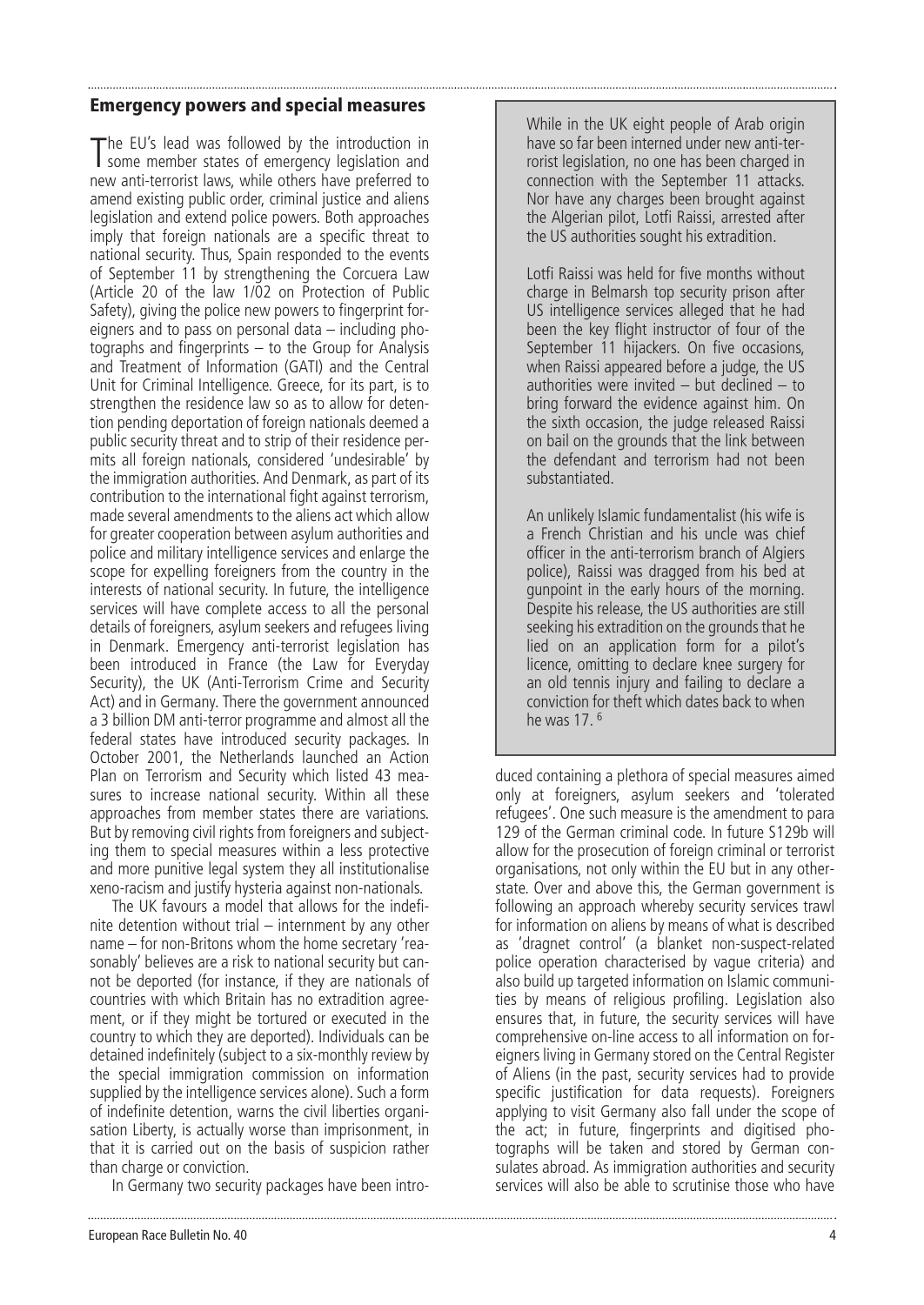#### **Germany: targeting foreigners and asylum seekers**

• Under consideration is a proposal which would allow the immigration and asylum authorities to pass on to the Federal Office for the Defence of the Constitution without any restrictions all data considered to be of interest. This is to include reasons given for asylum applications, which the Office for the Defence of the Constitution will allow to be passed on to the police and secret services of the countries of origin.

• While the introduction of passports and identity cards with biometric data from hands, fingers and/or faces has been indefinitely postponed for Germans, new proposals permit the introduction of such identity cards for foreigners, together with reference files that can be used by the police.

• Speech analysis is being introduced to determine foreigners' place of origin. These speech profiles are to be kept for ten years and put at the disposal of the police for purposes of comparison, e.g. in the context of phone- tapping measures.

• Hitherto, all refugees' fingerprints have been kept in a separate file, which can be used by the police in individual cases. In future, fingerprints of a considerably larger group of foreigners are to be stored in the Federal Office of Criminal Investigations, which can then be used for comparison purposes by the police without any restrictions.

• Security checks on visa applicants by embassies and consulates via enquiries of all the security authorities, from the secret services to the Federal Office of Criminal Investigations, in accordance with standards of the interior and foreign ministries, will be possible. The data handed over can then be kept there and used further.

• Not only the police forces, but also the secret services will be able to carry out computer searches for wanted persons using all the data in the Central Register of Aliens. No concrete threat is needed to justify this.

• Secret services will have unrestricted access to all data in the Central Register of Aliens, ending the separation, demanded by the Constitution, between the administration and (largely unsupervised) secret services. 7

issued invitations to visa applicants (and even people with close connections to applicants), Turkish grandmothers who want to visit their grandchildren (and the grandchildren), or non-EU foreigners on business trips, will, in future, fall under a blanket suspicion of being potential terrorists.

Such measures will not only allow the German security services to collect a vast stream of electronic data on foreigners but to filter data on particular groups of foreigners according to ethnic group, place of origin, or religious affiliation. Indeed, since October 2001, the government has used racial and religious profiling combining data from many different agencies to compile computerised lists of young, financially-independent Muslims speaking several languages and studying technical subjects, in order to locate 'Islamist terrorists'. The government also placed a duty upon universities to hand over personal data on overseas students, suspected not of any criminal offence but of 'Islamic religious affiliation'; however, it did not anticipate resistance from student bodies, particularly in Berlin, North-Rhine Westphalia and Hesse. The PDS spokesperson on interior affairs in the Bundestag, Ulla Jelpke, sharing the students' concern, asked why the same ministers who had stated that there was no immediate danger of terrorist attacks were also the ones who launched the computer scanning. By October 2001, student organisations from twenty cities had passed resolutions which declared that creating a database of Arab students legitimised racism and was leading to the exclusion and persecution of innocent people on the basis of racial hostility. Courts in Berlin (January 2002) and Hesse have ruled that students' personal data should not be handed over in this way. In one case in Berlin, however, this was not before the police had amassed a vast amount of data on thousands of students. For while initially, universities were asked to provide information on students from sixteen Arab countries, this was extended by November 2001 to twenty-eight countries, including Bosnia, Israel, Egypt, Indonesia, Bangladesh and France (stateless persons were also included on the list). And in Berlin, the police's mania for collecting data was not confined to the universities. Data on employees from the twenty-eight countries was also demanded from the electricity supplier Bewag, catering and cleaning companies, the transport services, public utilities, waste disposal companies and airlines. The Court of Appeal in Düsseldorf, however, has laid down a legal precedent which legitimises official discrimination against foreigners of a particular faith. It has declared that data collection on nationals of Islamic countries is legal, but that data collection on German nationals is illegal.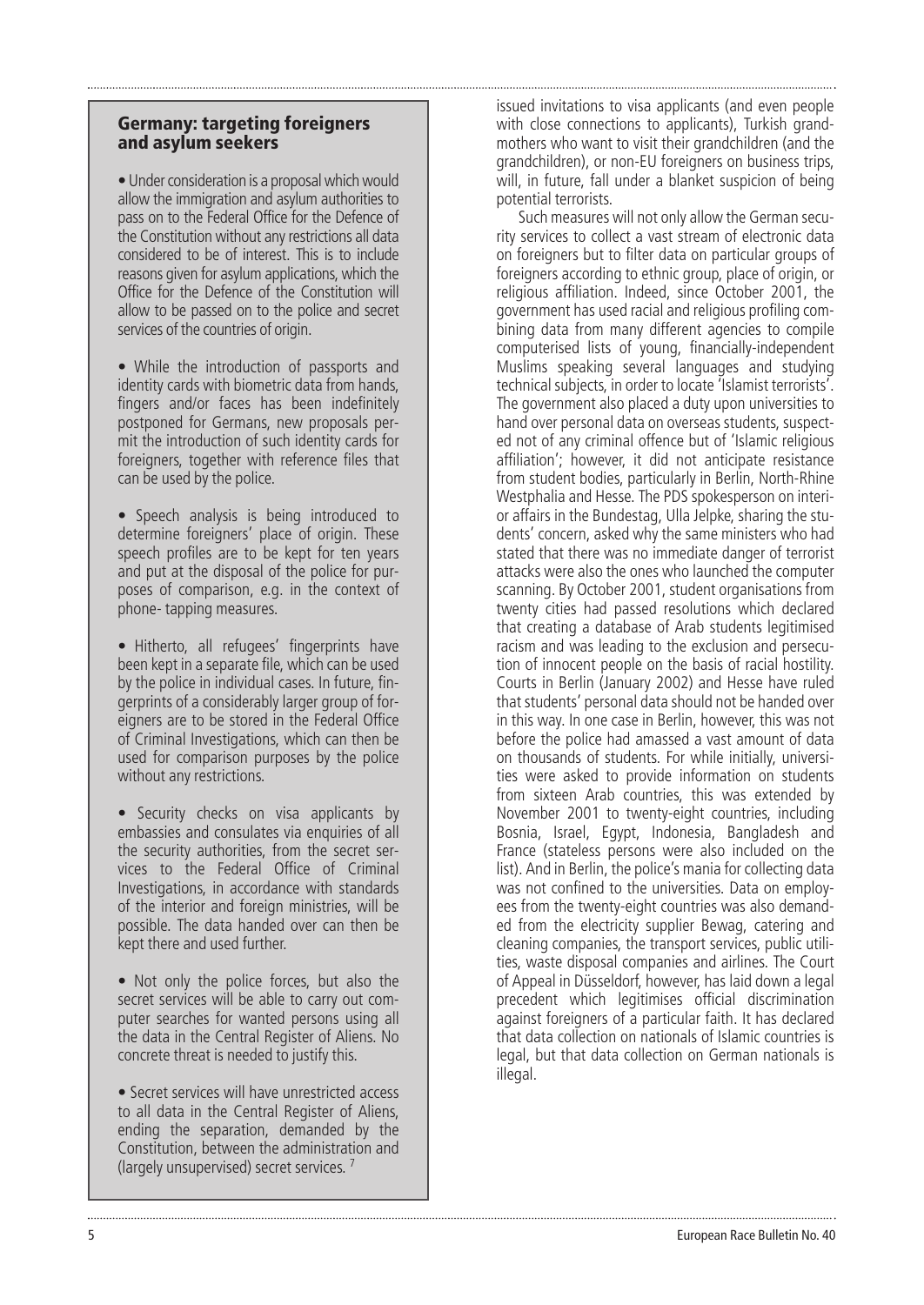## **2. Removing refugee protection**

No one should underestimate the impact of September 11 on refugees themselves and the damage to the principle of refugee protection.

– Rachel Reilly, Human Rights Watch

Even as European governments criticize the United States for its treatment of Taliban and Al Qaeida prisoners at Guantanamo Bay in Cuba, they are showing new willingness to expel terror suspects to countries that were previously shunned because of records of torture and execution.

– Peter Finn, Washington Post 29.1.02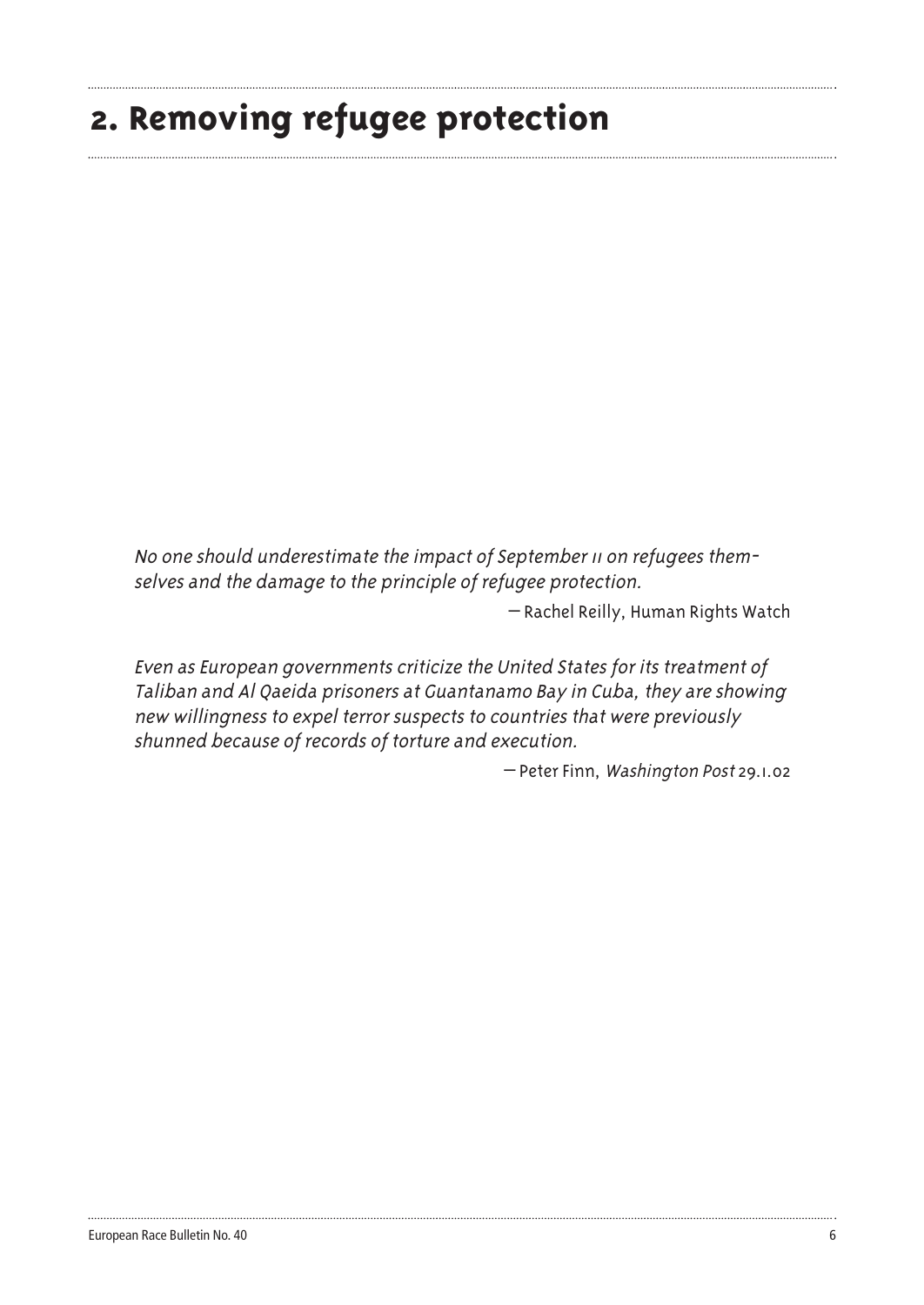The emergency powers and other policing measures<br>adopted by member states amid one-dimensional he emergency powers and other policing measures parliamentary and media debate, are generating a climate and culture of suspicion across Europe against foreigners, with Arabs, asylum seekers and those of Middle-Eastern appearance emerging as the new 'enemy aliens'. It is a 'sus' culture which has been given respectability by the EU's attempts to abandon international laws which, first, guarantee asylum rights to those involved in legitimate acts of political violence in their home countries (on the grounds that rebellion is sometimes necessary to overthrow repression) and, second, grant protection to those foreign nationals who are, by international law, 'non-removable' because they cannot be sent back to countries that practice torture or capital punishment. It is a 'sus' culture, that, in demonising asylum seekers as terrorists, leads to the lowering of standards of refugee protection by increasing possibilities for exclusion. While this power to exclude is not entirely new (the Refugee Convention itself provides that protection should not be given to those reasonably believed to be guilty of 'war crimes, crimes against humanity, acts contrary to the purposes and principles of the UN, or serious non-political crimes, committed outside the country of origin'), its extent and scope is no longer clearly limited and defined. And this power to exclude has, of course, been further legitimised by the EU Council's attack on refugees' right to oppose tyranny abroad (as evidenced in the failure of EU law to distinguish between terrorism and legitimate political violence).

The following cases illustrate the ways in which the standards of refugee protection have been lowered, and a climate of suspicion has been ratcheted up since September 11.

Zari and Ahmed Hussein Agaiza, who have lived in Sweden since 1999 and whose asylum applications are still pending, were forcibly returned to Egypt on 18 December 2001 on an Egyptian government aeroplane. Agaiza had been sentenced in absentia in Egypt to 25 years hard labour on charges of taking part in an armed attack on the Egyptian embassy in Pakistan – charges which he denies, saying that he was living in Iran at the time of the bomb attack. The Swedish authorities recognised that the men had a well-founded fear of persecution but still excluded them from protection on the basis of connections to organisations which had been responsible for acts of terrorism. 8

In October 2001, Muhammad Abd Rahman Bilasi-Ashri, an Egyptian asylum seeker sentenced in absentia to 15 years in prison for supporting Egyptian Islamic Jihad, was arrested in Austria. A court quickly ordered his extradition, even though in 1999 the Supreme Court had ruled against his extradition. Bilasi-Ashri's name

surfaced during a British investigation of London-based Islamic radicals suspected of involvement in the bombings of two US embassies in Africa in 1998, according to a British police memo. But the British inquiry on him has been dropped.<sup>9</sup>

A Kurdish woman, Nuriye Kesbir, who is a member of the PKK's presidential council in Turkey, has been in detention in the Netherlands since her arrival on 27 September 2001 and faces extradition despite her asylum claim and despite the likelihood of torture (rape and sexual humiliation of women prisoners in Turkey is well documented) and the death penalty. The PKK is not banned in the Netherlands.<sup>10</sup>

Mohamed Chalabi had already served an eightyear prison sentence in France for his role as head of a support network of the Group of Armed Islam (GIA). As he was born in France, and is the father of four French children, he should have been protected from deportation to Algeria. Moreover, normally such prisoners, having served their sentence in France, would be deported to a safe third country rather than being sent to a country where they would face the death penalty. Nevertheless, on 9 November 2001, the French government acceded to an Algerian request and returned Chalabi to Algeria. 11

Zakaria Toukal, despite support from the computer company which employs him, could be deported to Algeria. Toukal, who spent eleven months in custody awaiting trial, was originally picked up for questioning in the course of an inquiry into the Chalabi network. Subsequently released, but still awaiting the court case, Toukal married a French student, fathered two children, completed a degree course in robotics and gained employment as a research and development engineer. Then, in March 2000, Toukal was convicted, but the instruction that he be permanently removed from France was not enacted and he continued to live and work legally in France, with his residence permit regularly renewed. But after September 11, the authorities – concerned about his robotics degree – arrested him and placed him under administrative detention. A first attempt to deport him to Algeria failed when he refused to board the plane. An appeal has been launched and Toukal has asked the interior minister to place him under house arrest with the right to work. The Alcatel company has kept his job open for him. 12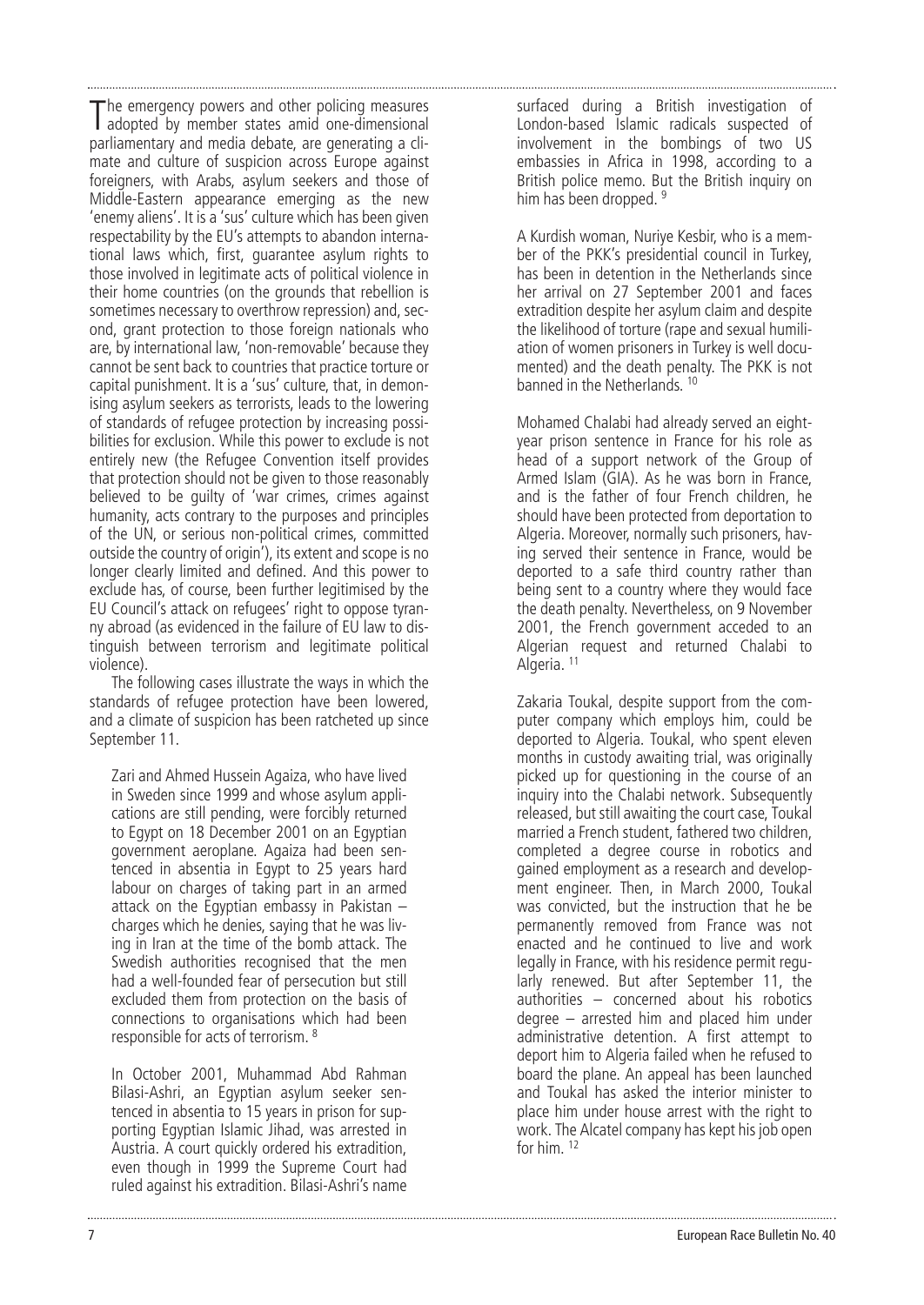In Germany, a new law has been introduced to allow the state to disband religious organisations with suspected links to terrorism. At the same time, the government is negotiating with Turkey for the extradition of the radical Islamist Metin Kaplan, who heads the Cologne-based Islamic group, the 'Caliphate State', and is wanted in Turkey on treason charges. Previously, Germany had resisted the extradition of Kaplan, who has been imprisoned in Germany since 1999 on public order charges, on the grounds that Kaplan would be subjected to torture and the death penalty. But now it is pressing ahead with extradition.<sup>13</sup>

#### **From demonisation to exclusion**

The background to these exclusions predates<br>September 11. Indeed, for several years, there has September 11. Indeed, for several years, there has been pressure on European governments from countries such as Turkey, Saudi Arabia, Algeria and Sri Lanka, to alter asylum policies so as to make extradition of political dissidents easier. The allegation, repeated over and over again, was that Europe's asylum system provided a safe haven for terrorists, thereby allowing terrorist organisations to regroup in Europe and exploit it as an organisational and logistical base from which to raise funds, procure arms and plot terrorist attacks in their country of origin. Many European countries had attempted to appease their overseas critics with whom they had military, diplomatic and economic ties. But, prior to September 11, this did not so much involve caving in to extradition requests as institutionalising the 'dissident=terrorist' equation through anti-terrorist laws which proscribed various political parties and associated social organisations and created new offences based on association with proscribed organisations rather than on actual involvement in illegitimate violence.

But since September 11, while there has been further pressure towards proscription, the most significant development has been the increasing willingness to acquiesce to extradition requests,<sup>14</sup> to appease not just international partners in the Coalition Against Terrorism but also the UN Security Council. Previously, extradition requests from countries that practised torture were refused, on the grounds that refugees and asylum seekers were protected under international treaties, European law and the tradition that the threat of torture overrides any extradition requests. But, in September 2001, in the first clear prompt to change existing practice, the UN Security Council passed a resolution urging that states 'ensure in conformity with international law, that refugee status is not abused by the perpetrators, organisers or facilitators of terrorist acts, and that claims of political motivation are not recognised as grounds for refusing requests for the extradition of alleged terrorists'. Then, on October 16, president Bush wrote to Romano Prodi, president of the

European Commission, suggesting 40 measures to combat terrorism, including a request to bypass the extradition process and 'explore alternatives to extradition including expulsion and deportation'. This was followed by the publication of an EU working document in December that suggested that, in future, it would be legitimate to extradite people to states that practice torture, as long as 'legal guarantees' were received from that state that no such torture would be practised. Ominously, the EU working document stated that after September 11, the European Court of Human Rights may need to rule again on the balance 'between the protection needs of the individual set off against the security interests of the state'.

It is this pressure, principally from the UN Security Council and the US, then, that provides the background to the cases outlined above – cases that are viewed by civil libertarians across Europe as constituting human rights abuses carried out by European governments. Many human rights organisations in Europe have alerted the public to the degradation of democracy and human rights standards that such secret and sickening deals incur. Thus, the League of Human Rights described the secret deal between the French ministry of foreign affairs and the Algerian government to deport Mohamed Chalabi as a 'sordid procedure' amounting to 'extradition in disguise', only made possible in the post-September 11 climate. In Austria, lawyers for the Egyptian facing trial at home for Islamic activism, have condemned the government's decision to extradite as nothing more than 'revenge for September 11'. The Swedish branch of Amnesty International (AI) has described the proceedings surrounding the deportation of the two Egyptian asylum seekers who the Swedish Security Police (Säpo) accused of being members of an armed Islamist group, as grossly unfair. It accuses the Swedish government of being in breach of its international obligations not to send anyone back to a country where he or she would be at risk of serious human rights violations. Another case, involving four Islamists arrested on the information of a tortured al-Qaida suspect in Algeria (information he later retracted) is causing consternation in the Netherlands (see overpage). Yet, politicians seem impervious to criticism. In Germany, the federal interior minister responsible for new anti-terrorist legislation, has promised that the new laws will make deportations such as that of Metlin Kaplan easier and the Right's candidate in the 2002 presidential elections, Edmund Stoiber, only agreed to back anti-terrorist legislation on condition that more such deportations followed.

#### **Partners with state terror**

Governments justify extradition on the grounds that those they have, or will receive, guarantees that those sent back will not be tortured or subjected to the death penalty. But AI has pointed out that such guarantees are an 'insufficient safeguard', as acknowledged by the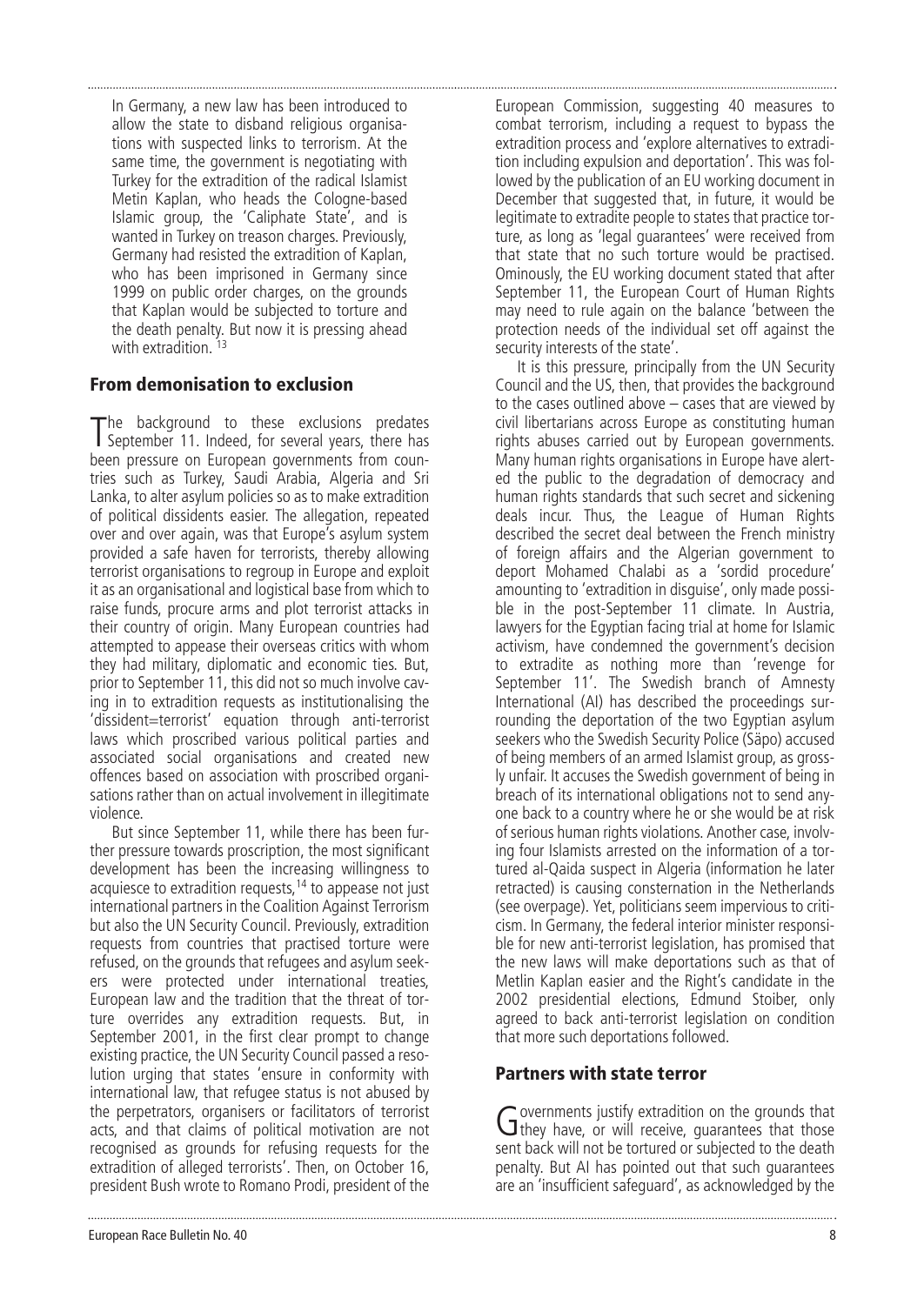European Court of Human Rights which, in 1996, told the British government to refuse an extradition request from the government of India for a Sikh resident in Britain on the ground that written guarantees of proper treatment could not facilitate extradition because whatever the 'good faith of the Indian government', the violation of human rights 'is a recalcitrant and enduring problem in India'. AI has already documented evidence that Ahmed Hussein Agaiza, extradited from Sweden to Egypt, has been held in isolation, tortured and now has difficulty in moving. And although Algeria guaranteed not to imprison Chalabi (p.7), he was immediately arrested on arrival in Algiers and charged with 'creating and belonging to an armed terrorist group which had intended to commit crimes of devastation and destruction'. Such facts do not seem to concern politicians unduly. Germany's interior minister, Otto Schily says that he would be happy to return suspects to such countries as Egypt, Algeria and Turkey as long as he can get guarantees that they will not face the death penalty.

In fact, what these cases demonstrate is Europe's increasing links with authoritarian regimes that practice state terror, something that has long concerned human rights organisations and lawyers who have been exposing the close working relationship between European security services and secret services abroad involved in widespread human rights abuses. For example, Germany, which proscribed the PKK in 1993 and Kurdish associations believed to finance the PKK, has had a close working relationship with Turkey while France has worked with the Algerian government to target Islamic fundamentalists living in France. The UK's Terrorism Act 2000, with its list of proscribed organisations, undoubtedly reflected the close working relationship the British secret services were developing with

On 13 September 2001, four suspected members of the al-Qaida terrorist network were arrested in Rotterdam, following a joint European police operation involving French, Dutch, Belgian and German police. Rachid Z, Saad I, Jerôme C and Mohammed B were arrested on the evidence of Djamel B, a French national born in Algeria who was arrested in Dubai in July 2001 for carrying a false passport and was subsequently interrogated and tortured in prisons in the United Arab Emirates. In October 2001, Djamel B was extradited to France where he retracted his evidence and a medical investigation confirmed his claim of torture. Subsequently, two of the four men arrested in the Netherlands were released. One of the detained, Algerian national Rachid Z, who has received financial compensation for the time he spent in jail, was, it seems, an informer for the French Intelligence Agency. He has since disappeared.16

their counterparts in countries like Sri Lanka, Turkey and Algeria.

But since September 11, these informal relationships are being institutionalised at the highest level, thanks to the imperatives of the International Coalition Against Terrorism. <sup>15</sup> The deals being struck, the information exchanged, go well beyond the fight against al-Qaida. The US and Europe are launching a 'War Against Terrorism' which has in its sights a myriad of organisations and political movements across the globe, which are not connected to al-Qaida and cannot be understood simply as 'religious jihads'. Rather, they require a contextual understanding of the concrete political and social problems of their countries. The War Against Terrorism is leading European governments to embrace those countries that, in practising state terror, create the very culture of repression which drives oppositional groups towards rebellion and may lead them to respond to terror with terror tactics of their own. A Europeanwide approach to the anti-terrorist fight, which would have examined cause and effect in particular countries and adopted specific policies accordingly, has been thrown out in favour of the instant gratification of immediate arrests for the benefit of appeasing coalition partners, particularly the US.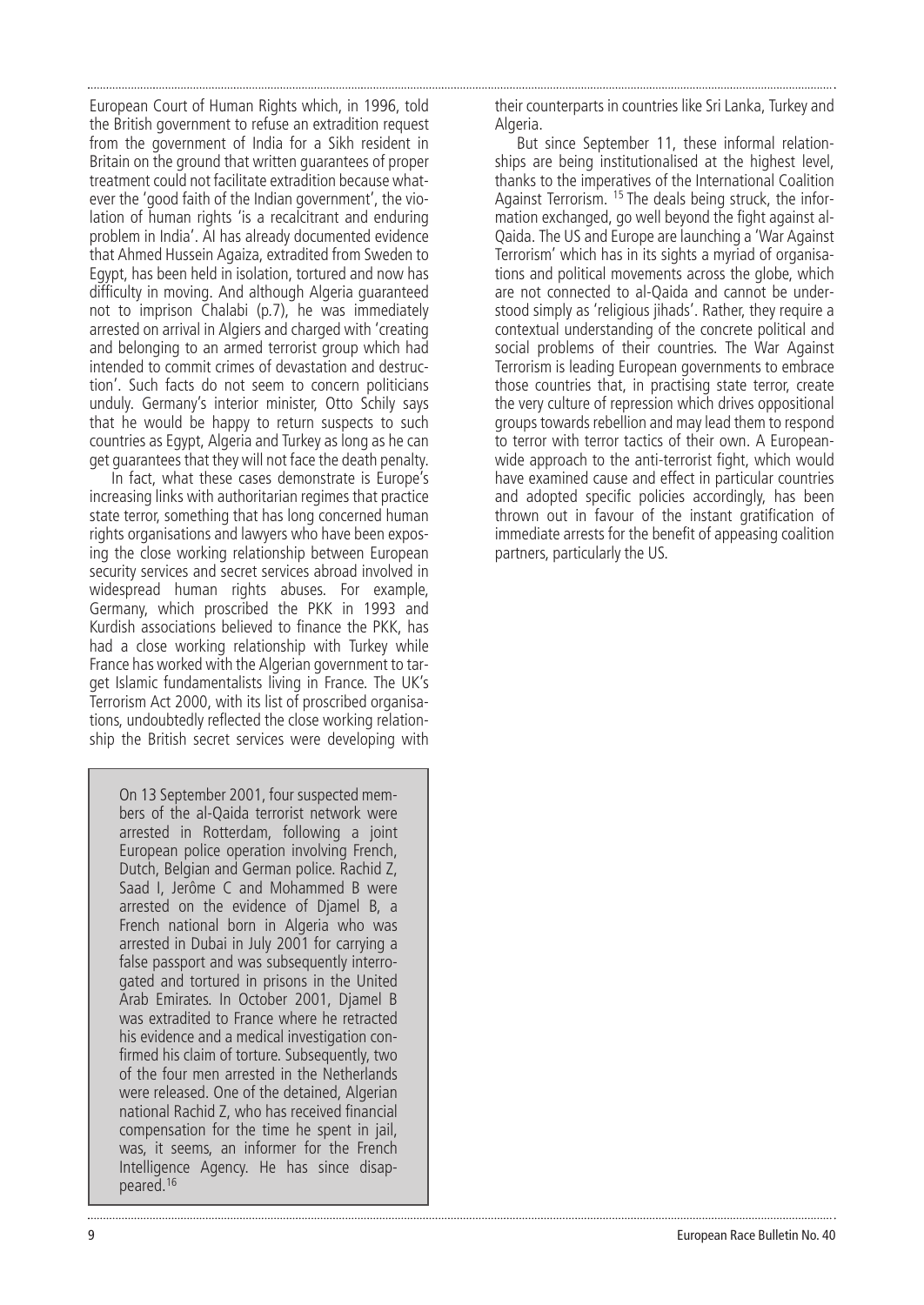### **3. Racism and the security state**

Measures against terrorism should not and need not reduce standards of protection of fundamental rights which characterise democratic societies. – Opinion of EU 29 Data Protection Working Party 14.12.01

Once national security is defined as a threat against any friendly state, and terrorism is defined to include all political violence, the authorities of the receiving country are in a position to redefine refugees out of existence.

– Frances Webber, human rights barrister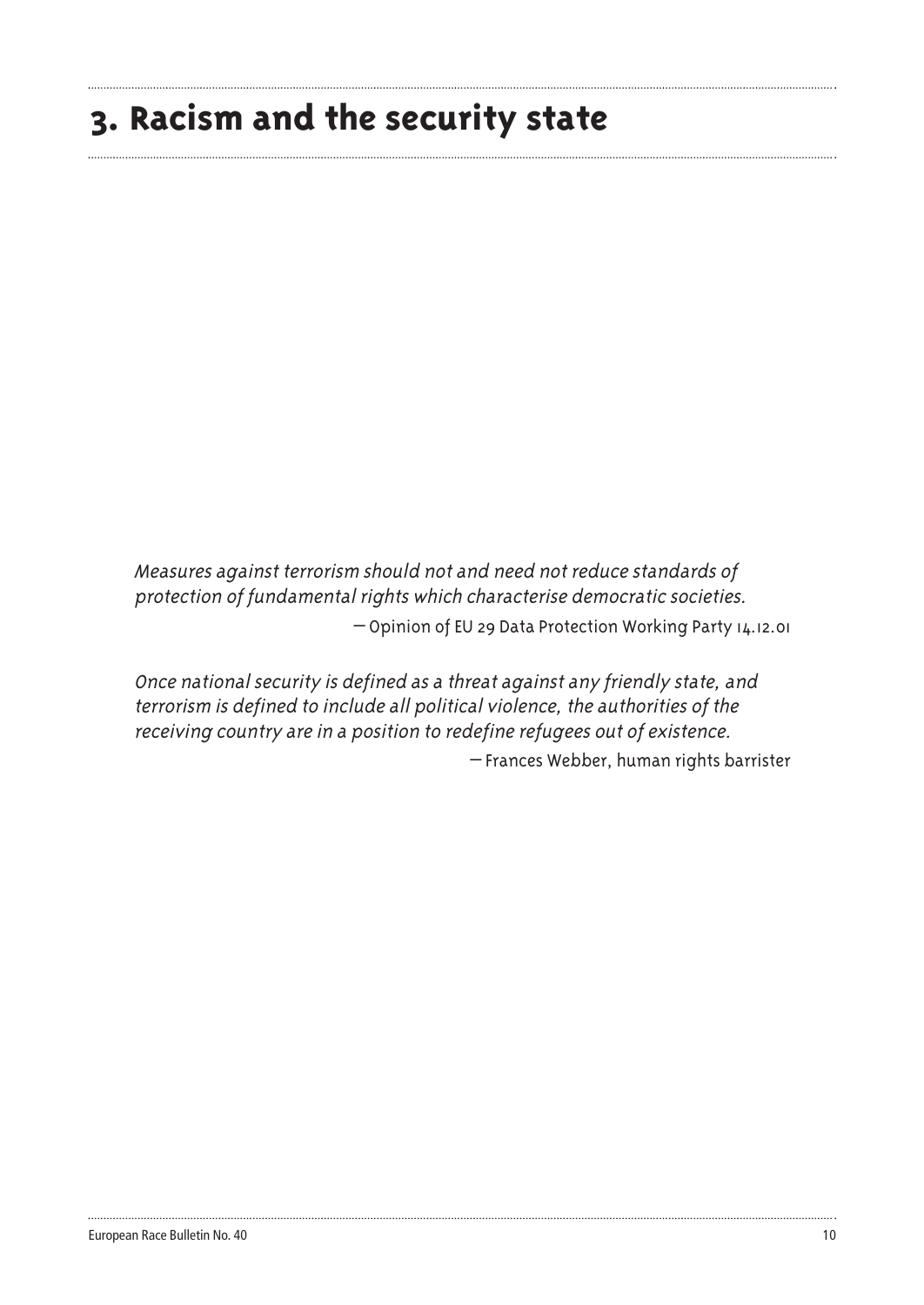Europe is no stranger to political movements which<br>target civilians for bombings and other attacks. The  $\Box$  urope is no stranger to political movements which 30-year war in Northern Ireland, the ongoing conflict between Spain and Basque separatists, and in France over the future of Corsica, are the most obvious examples of conflicts which have claimed the lives of civilians, either at the hands of the state or at the hands of paramilitary movements. But despite this post- World War II history of internal conflict, the EU has never felt compelled to adopt the concerted, unified approach to fighting terrorism that was prompted by the attack on the World Trade Center. Now, as emergency powers are adopted across Europe, and special surveillance structures instituted at the EU level, citizens are being told that the suspension of democracy is needed in order to protect national security; and that, in order to catch terrorists, the authorities must be given extended powers of surveillance allowing them, effectively, to spy on all of us.

While no reasonable person could argue against Europe utilising all its constitutional powers in realistic protection of the public, it is the very breadth of the EU's approach to anti-terrorism and its resort to unconstitutional powers that lower standards of legality and bypass parliamentary and public scrutiny that concern civil libertarians. Indeed, since September 11, European governments have enacted legislation, adopted policies and threatened procedures that are not consistent with established laws and values and would have previously been unthinkable. For, just as in the global arena international law is seen as an obstacle to US dominance, in the European arena, constitutional and common law, it would seem, are now seen as obstacles to national security. One example already covered is in the field of refugee protection, but there are other areas in which governments are trying to bypass national, European and international laws – implying that the erosion of freedom is a necessary trade-off for greater security.

These varied attempts to circumvent the law are leading civil rights activists to ask a number of questions about the nature of state power in Europe today. Are European governments, for instance, using the panic generated by the attacks on the US as an excuse to bring in laws which criminalise a whole range of protest movements – from anti-globalisation to environmental activism, from animal rights campaigners to anarchism, and even youth groups? The Spanish-held EU-presidency argues that as 'violent urban youthful radicalism is increasingly being used as a cat's paw by terrorist groups in order to achieve their criminal aims', a standard form for exchanging information on related terrorist incidents must be introduced, with information exchanged between member states and Europol.<sup>17</sup> While the Europol 'Situations and Trends' report on terrorist activity in the EU mentions the new trend of 'ecoterrorism', it neither gives a definition of 'eco-terrorism' nor details evidence of terrorist attacks spearheaded by so-called eco-terrorists. The Italian prime minister, Silvio Berlusconi, has repeatedly alleged that there are links

between international terrorism and anti-globalisation movements. One case he cites to prove his case is that of Suna Gol who was arrested during anti-globalisation protests at the Genoa Summit. Far from being a terrorist, Gol is, in fact, a refugee from Turkey where she was the victim of state torture due to her involvement in a Marxist-Leninist party. She has lived in Switzerland, where she receives medical treatment for her injuries, for five years.

Civil libertarians are also questioning new surveillance structures across Europe and asking whether we are now witnessing a subtle change in the nature of state power wherein surveillance has become a 'mode of government' rather than 'a limited and accountable tool of criminal investigation'18 How alarmist or how real these fears are will be revealed over the next few months. But there is already a great deal of concern about the effect of national-security-inspired institutional changes within the criminal justice system and intelligence agencies on refugees, immigrant communities and ethnic minorities – and particularly the young.

#### **Security versus freedom**

Usually, anti-terrorist laws involve a limited suspen-**J** sion of democracy in that they are emergency powers which involve the curtailment of certain rights protected under European Law by the European Convention on Human Rights (ECHR). Thus, as civil rights (freedom of association, assembly etc) can only be abandoned if there is a threat to the national security which protects other more fundamental freedoms (ie the freedom to life), emergency powers can also involve governments formally derogating from the ECHR. Hence, in the UK, in order to bring in internment without trial for foreign nationals, the UK government has had to issue a derogation, asserting that 'a public emergency threatened the life of the nation'. Yet when home secretary David Blunkett was questioned about the nature of this public emergency in October 2001, he had to admit that there was no 'immediate intelligence' indicating a 'direct threat' to the UK.

To what extent, then, are emergency powers being introduced in Europe today as a means of avoiding parliamentary scrutiny  $-$  and, if so, what does this say about the nature of executive power today? When the EU adopted the common position on combating terrorism (see p.3), it did so by 'written procedure'. This ensured that the measures were simply circulated by the EU Council to EU governments to be adopted. In this way, the Council managed to bring in measures targeting refugees and asylum seekers, without any reference to the European parliament or any democratic scrutiny, ensuring, furthermore, that their validity and effect could not be challenged in the European Court of Justice.

Within the national parliaments of member states, as well, the manner in which anti-terrorist laws are introduced also involves a loss of democracy in that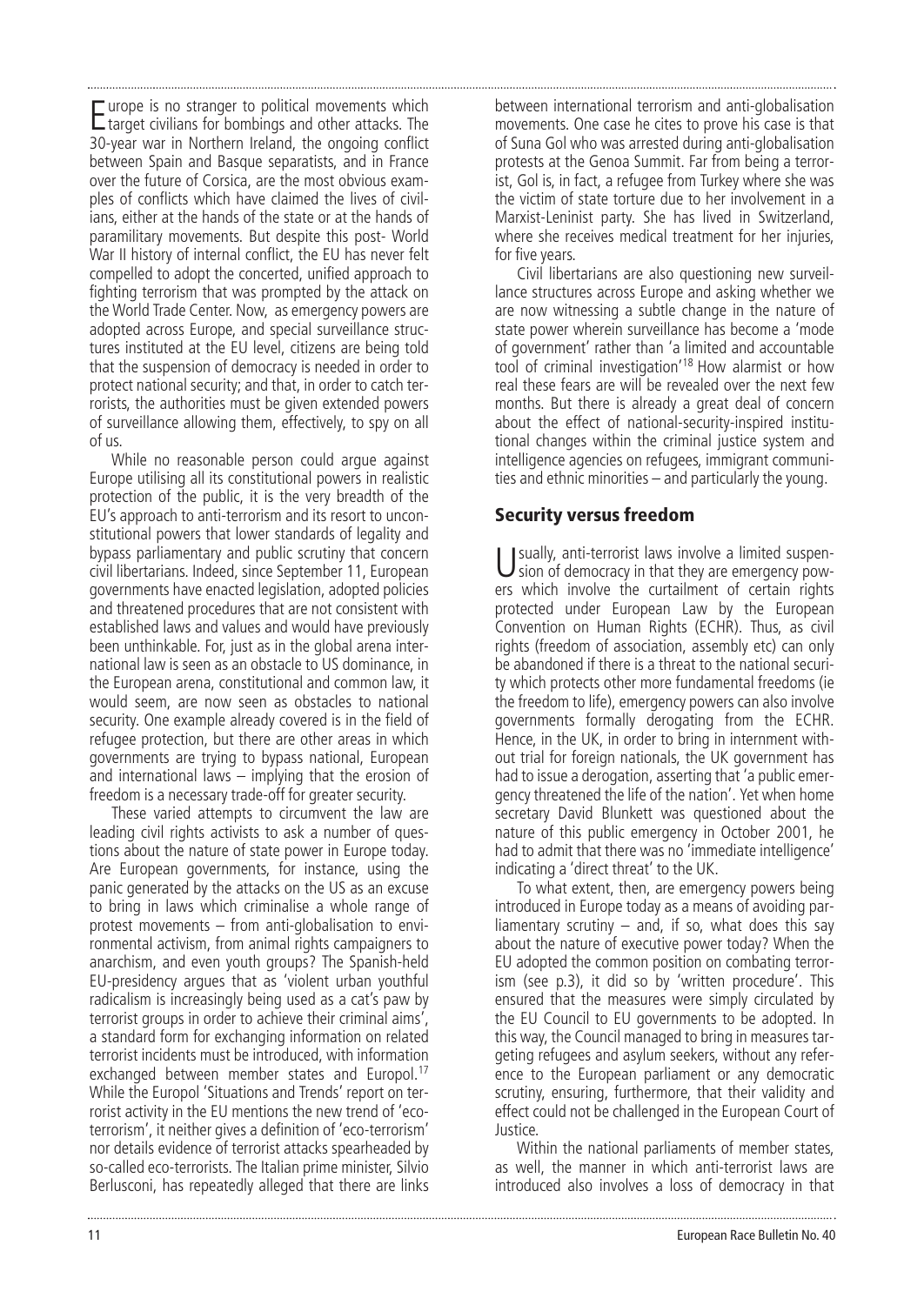they are fast-tracked through parliaments in a way that avoids proper parliamentary scrutiny. Whereas the UK does not have a written constitution, many other European countries do, and this ensures that authoritarian or discriminatory aspects of laws can be deemed unconstitutional and scrapped before they reach the statute book. However, the German and French antiterrorist laws have been brought in in a way that bypasses constitutional safeguards and/or parliamentary debate. Thus, in Germany, parliamentarians have described the speed with which anti-terrorist legislation was rushed through parliament as 'scandalous', pointing out that it denied parliament the opportunity to hear expert opinion on legislative proposals with farreaching restrictions of citizens' civil liberties. And, in France, Michel Tubiana, president of the League of Human Rights, has criticised the passing of the Law for Everyday Security. 'There is without doubt little precedent for a law – the object of which is the restriction of fundamental liberties – not being brought before the Constitutional Council for review.' The Green Party and the League of Human Rights have pointed out that much of the detail of the law, particularly increased police powers to carry out identity checks, has less to do with fighting terrorism than with policing North African youth. For in the troubled banlieues, relations between police and young people are already at breaking point, over the many deaths in police custody.19 Indeed, such is the concern about the nature of the government's new 'security ideology' that a number of prominent intellectuals and Green Party members have come together to form the Network Against Police Violence and Security Hysteria, pinpointing the 'policed state' as a worrying development for the future.

In fact, the use of the anti-terrorist climate to increase police identity checks is EU-led. Its Justice and Home Affairs Council has instructed the member states to strengthen Article 2(3) of the Schengen Convention to step up identity checks. In the UK, a leaked memorandum revealed that Metropolitan police officers were being instructed to use the stop and search provisions in the Terrorism Act 2000, not because of any real terrorist threat but because greater use of stop and search would provide the statistics that would justify future applications to extend the Terrorism Act's stop and search measures. Another provision within the new Terrorism Act allows ministry of defence (MOD) police to act nationally wherever the home secretary deems fit. Unlike the national police, MOD police are armed – so the UK faces the prospect of armed police patrolling the street with absolutely no national debate. As MOD police are also responsible to the defence ministry not the home office, it also means that MOD police are not answerable for their actions to a regional police authority.

#### **Accountability versus secrecy**

Just as worrying are the vast new powers of surveil-<br>Jiance being amassed by state agencies which are ust as worrying are the vast new powers of surveilmoving beyond the realms of public scrutiny. In a democratic society, where a firewall exists between the secret service and criminal justice systems, the state must justify intelligence gathering measures as a targeted approach to investigating specific crimes. And, in a democratic society, safeguards and checks exist to ensure that those involved in gathering intelligence on the public do not act unconstitutionally or unlawfully. But such safeguards are in danger of falling apart in the post-September 11 climate of national security hysteria.

This can be seen, first, in relation to the EU-wide police force Europol, now at the centre of the EU's counter-terrorist programme. Hitherto, Europol's 225 staff have been restricted by the Europol Convention (1995) to 'non-operational activities', but the Justice and Home Affairs Council now wants Europol's counterterrorist unit to take on an operational role. It now seems that the EU is attempting to preempt any campaign that Europol should become accountable. It has been proposed that the Europol Convention be revised so that, in future, national parliaments will be excluded from having a say in future changes, which will be the sole preserve of the Council of the EU.

The same lack of democratic checks applies to the EU Police Chief's Operational Task force and the newlycreated EU Secret Services Task Force, both of which now have a counter-terrorist role but have no rules of operational procedure, formal mandate, provisions for accountability or reference to data protection rules.

#### **The culture of suspicion**

On a day-to-day level, democracy is being eroded in<br>Charage with hardly a murmur of protest. But how is this lack of democracy, when combined with fears about foreigners, impacting on those unfairly suspected of Islamic fundamentalist allegiance? Already, the EU is planning to compile, as part of its 'anti-terrorism roadmap', a database on all third country nationals inside the EU, residents and visitors, involving a huge extension of the EU's internal security system  $-$  the Schengen Information System. (Already, 90 per cent of the information stored on SIS involves immigration rather than criminal cases.) And at a member state level, the climate of hysteria is encouraging immigration officers to act upon suspicions based on little more than religious stereotyping. And, as the following cases demonstrate, this 'sus' culture legitimises the overreaction of police and intelligence agencies to snippets of hearsay and gossip about newcomers to a district.

Three representatives – two Britons and a Jordanian – of a British publisher, Al Khalifah Publications, were in Germany to attend a bookfair, and were staying in a flat in the Gallus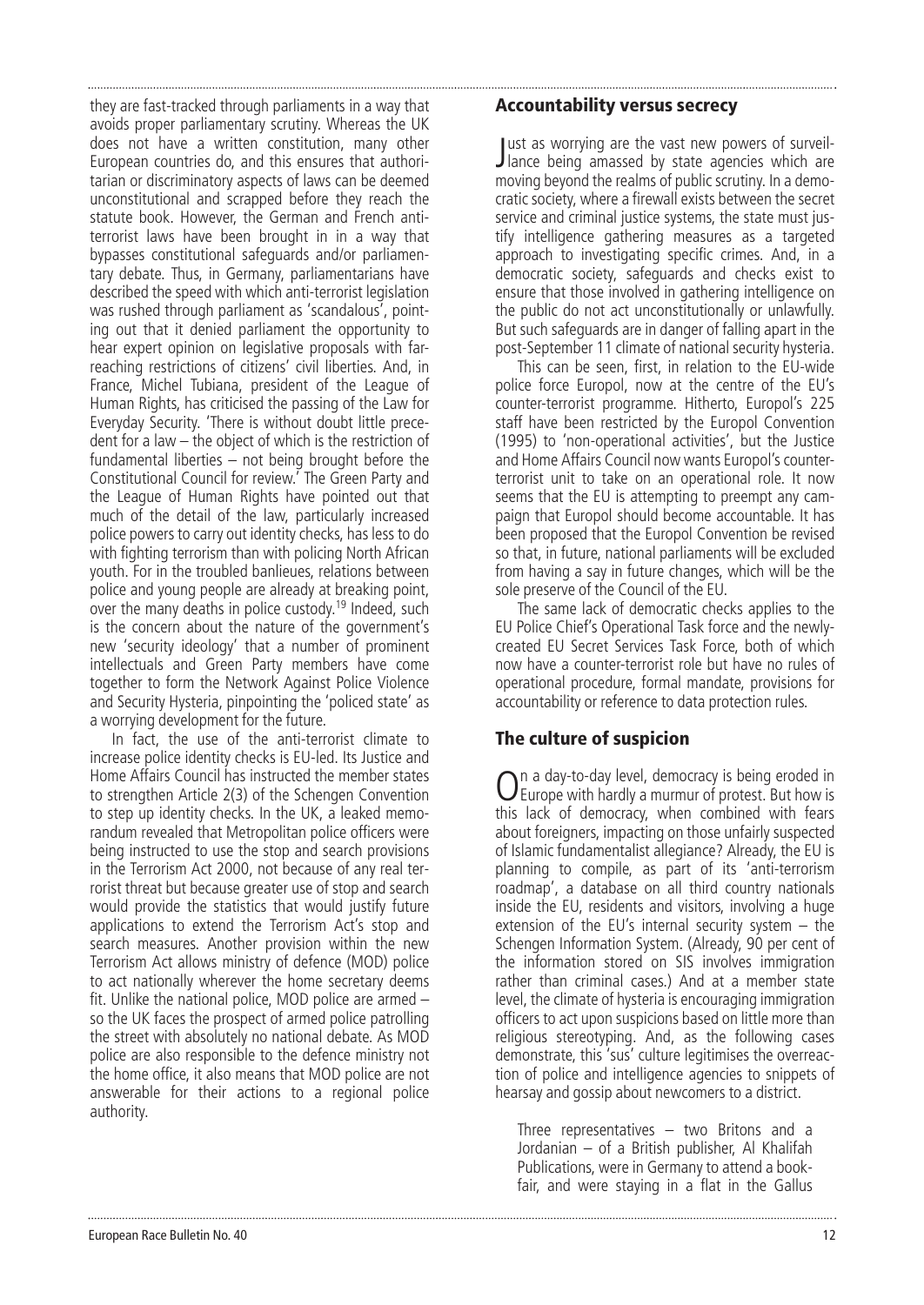region. A neighbour became suspicious after seeing parcels being taken down to the cellar and the flat was placed under police observation. Eventually, police raided the premises, arresting the three men, as well as the two tenants of the flat, a Yemeni and a Palestinian. Police, who suspected that the British publisher was linked to Osama bin Laden, alleged that the men's passports were forged. The men were later released without charge when it transpired that no such links existed and that their passports were genuine. 20

Jamal Karsli, a German parliamentarian for the Green Party in North Rhine-Westphalia, is of Syrian origin. He was visiting his wife's family in north-east Italy, when he came under suspicion because of his Arab appearance. Police came to the family's home and first questioned Karsli's mother-in-law about the 'Arab visiting you'. Karsli was then interviewed and asked questions like 'do you have a pilot's licence?' and 'have you been in the US recently?' Karsli says that, after the police's visit, there was repeated interference on his mobile phone. 21

Six African-American Muslim students were due to begin their studies at al-Hirah College in Birmingham when they were denied entry to the UK by immigration officials who questioned them about their views on Osama Bin Laden and September 11. A spokesman for the college confirmed that the students had received a grant to attend the college which would be responsible for their accommodation and care. 22

A Swiss actor of Kurdish origin was subjected to humiliating treatment by immigration officers at Bilbao airport in an incident which was immediately blamed on the atmosphere created after September 11. Ironically, Duzgun Ayahan was on his way to the Bilbao film festival to receive the Concha de Plata award for best actor for his role in 'Escape to Paradise', in which he plays a Kurd dealing with immigration problems in Switzerland. Because of his treatment, Ayahan refused to take part in the festival's closing ceremony where he would have received the award. <sup>23</sup>

#### **Refugees and the 'straitjacket of fear'**

It is ironic that refugees, often the victims of terrorism,<br>have come to be seen as terrorists in the minds of pub-It is ironic that refugees, often the victims of terrorism, lic and politicians. Yet this is a direct consequence of definitions, prompted, in part, by the new international anti-terrorist alliance, which imply that all attacks on 'friendly states' are a terrorist threat to Europe and which fail to acknowledge the possibility of legitimate political violence against authoritarian regimes. Such

definitions which serve to criminalise refugee communities are, in the words of the human rights lawyer Gareth Peirce 'a gift from our governments to a number of other governments throughout the world'.24 The gift given by the EU to its international partners in the war against terrorism is the deliberate stifling of refugees' legitimate attempts to achieve democracy in their own countries. A further consequence is that refugee communities are placed in what Peirce describes as 'a straitjacket of fear' – the result of increased intelligence gathering on asylum seekers and refugees, and increased cooperation between the security services of refugee-producing countries and the security services of the EU. This puts many refugees in trepidation of any contact with the police for fear that information on them will be passed on to the security services in the country from which they have fled. This would, in turn, put family members, still in these countries, at risk. Thus, European police forces come to be seen as 'agents for foreign regimes, in close contact with their police'.

There is also an additional fear that failure to cooperate with European intelligence agencies will jeopardise asylum applications and it has been suggested, after the case of Reda Hassaine that intelligence agencies are using the vulnerability of refugees' status as a lever to recruit them as informers. Hassaine fled to the UK in 1994 with his wife and children with the help of the Algerian security services which assured him a safe passage in exchange for help in putting down the Islamic insurgency. Having posed as an activist from the Groupe Islamique Armée (GIA), in order to obtain information for the Algerian authorities, he was then recruited by the French who promised him citizenship in exchange for identifying suspected terrorist attacks on World Cup fixtures in France. During this time, in which he even edited a newspaper in the UK publishing propaganda for Osama Bin Laden, he made contact with Special Branch which recruited him in 1998 when the French ended their relationship and refused him the promised passport.

Special Branch asked him to infiltrate the Finsbury Park mosque in north London and gather information on the controversial preacher Abu Hamza, a veteran of the Afghan war, accused of being behind the taking of western hostages in the Yemen. In exchange for this, Hassaine was assured that the Home Office would sort out his asylum application. Special Branch then passed him on to MI5 which promised backing for his citizenship. But his task of posing as a GIA activist became more and more dangerous. And when he baulked at carrying out more and more illegal burglaries, he was threatened with expulsion. Eventually, the Islamists discovered his duplicity and he was badly beaten at the Finsbury Park mosque. Soon after, the Home Office refused his asylum application, granting him just temporary permission to stay in the country, subject to review at any time.

In particular, Hassaine alleges that MI5 blackmailed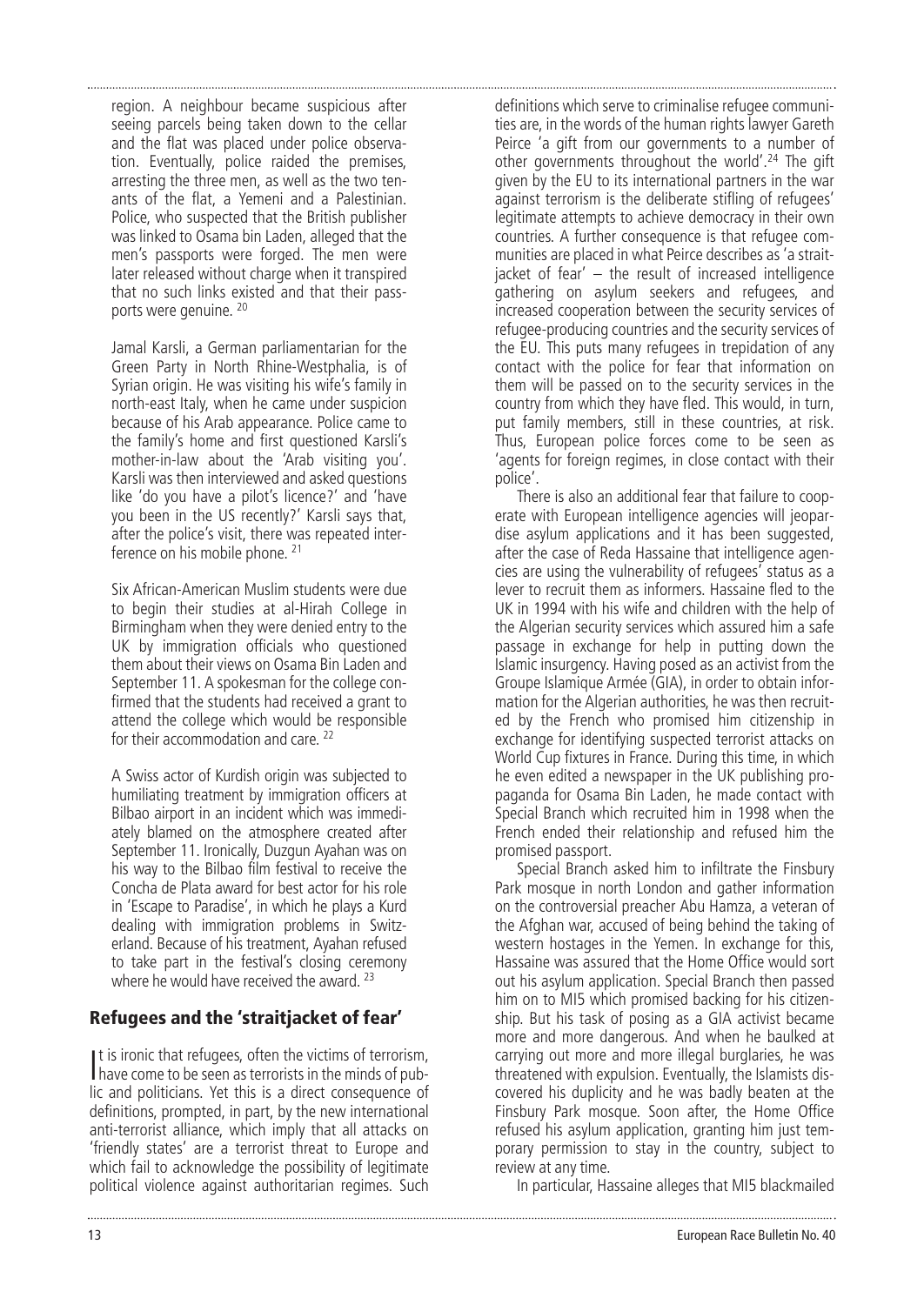him into carrying out illegal burglaries in Muslim places of worship by threatening him with expulsion if he refused. He concluded, 'I wanted to be a British citizen to be safe and I wanted to fight the extremists who have destroyed my life. But everyone has betrayed me. I have lost my country, my family, my health and my profession. I have spoken out because I have now lost hope $'$ <sup>25</sup>

All these fears are not imaginary. Following the EU's adoption of the common position on combating terrorism, which ensures that all asylum seekers and refugees are vetted by police and security services, a file is created on each person/family, detailing information on their political and trade union activity in the country of origin or any other country they have stayed in. Now, with increased cooperation with security services in refugeeproducing countries there are very real fears that European intelligence agencies will hand over such data to regimes that use torture and capital punishment. The EU is already debating a strategy for paying informers in third countries, thus raising the prospect of Europol actually having people on its payroll who may work for the government of the persecuting country.

There are other developments at a member-state level. Lawyers for the two suspected al-Qaida members presently detained in the Netherlands (see p.14) claim that an Algerian national was recruited by the French intelligence services to act as agent provocateur. It was he who brought videos of speeches of Osama Bin Laden to the detainees' home as well as instruction videos on how to make bombs. In Belgium, the government has proposed a new law on special investigation measures which places emphasis on working with informers. The UK Anti-Terrorism Crime and Security Act grants wider powers to MI6 and GCHQ to carry out 'intelligence gathering' outside Britain as does s129b of the German criminal code which allows the federal public prosecutor to collect evidence on terrorists abroad, in close collaboration with foreign law enforcement agencies. Also in the UK, the home office has set up a special unit to deal with asylum claims based on membership of organisations that are on the proscribed organisations list. It is believed that all such claims are referred to Special Branch which then liaises with intelligence services in countries such as Turkey, Sri Lanka, Egypt, India and Algeria. In Germany, a proposal under the new Security Package, will allow the immigration and asylum authorities to pass on to the Federal Office for the Defence of the Constitution, all data considered to be of interest, including reasons given for asylum applications. The Office for the Defence of the Constitution could then pass the information on to the police and secret services in the refugee or asylum seekers' country of origin.

Of course such partnerships existed before September 11. But governments now are far more dismissive of human rights concerns, confident that cooperating with intelligence agencies that practice state terror can be justified in the name of the wider fight against terrorism. Prior to September 11, governments

would have been sensitive to criticism that actions against liberation struggles were prompted by relationships with military and secret services in authoritarian regimes. Not so now. Voices of criticism are simply brushed aside, as was that of the PDS in Germany which, after a series of raids on Kurdish organisations and individuals, accused the government of consulting with the Turkish military and secret services now recognised as 'advisors and informants of German domestic policy'. A raid on the home of a committee member of the Association of Kurdish Employees was condemned by Darnstadt city council as completely without foundation and possible in breach of the constitution. There have been other similar cases.

Workers at the Turkish-language Socialist magazine *Yasadigimiz VATAN* (Homeland We Live In), in the UK, believe that a police raid on January 6 2002 was connected to the British intelligence service's links with the Turkish secret services. During the raid, police confiscated the most recent issue of the magazine (previously distributed legally) on the ground that it was 'property for the use of terrorism'. A month earlier, in December 2001, Turkish police raided the Istanbul head office of the magazine, arresting its editor and detaining its workers, who were all tortured. 26

Filipino organisations believe that a police raid in Brussels on 20 September of 29 flats belonging to migrant workers was linked to the new post-September 11 climate. This was no ordinary immigration raid – the majority of those detained had papers or were in the process of regularisation – but was linked in their view to the migrant's activities in political solidarity work in the Philippines. 27

There are also intimations that police forces across Europe are using the events of September 11 to target immigrant communities for more intrusive and provocative forms of policing. Religious profiling in Germany (see p.4) immediately after September 11 has created a precedent which will legitimise racial profiling in operational policing. This is also clearly a concern of the Network Against Police Violence and Security Hysteria in France. In Spain, too, there is increasing opposition to a new police measure to single out Colombians and Ecuadorian nationals for special security measures. 'Operation Ludeco' involves the close surveillance of 157,000 Colombian and Ecuadorian immigrants. All information collected by police, including photographs obtained from security cameras, is sent to the Group for Analysis and Treatment of Information (GATI) which will store data on its supercomputer. The Spanish Ecuadorian association, Rumiñahu is clear that the operation 'feeds xenophobia and leaves Ecuadorians at the mercy of arbitrary police behaviour'.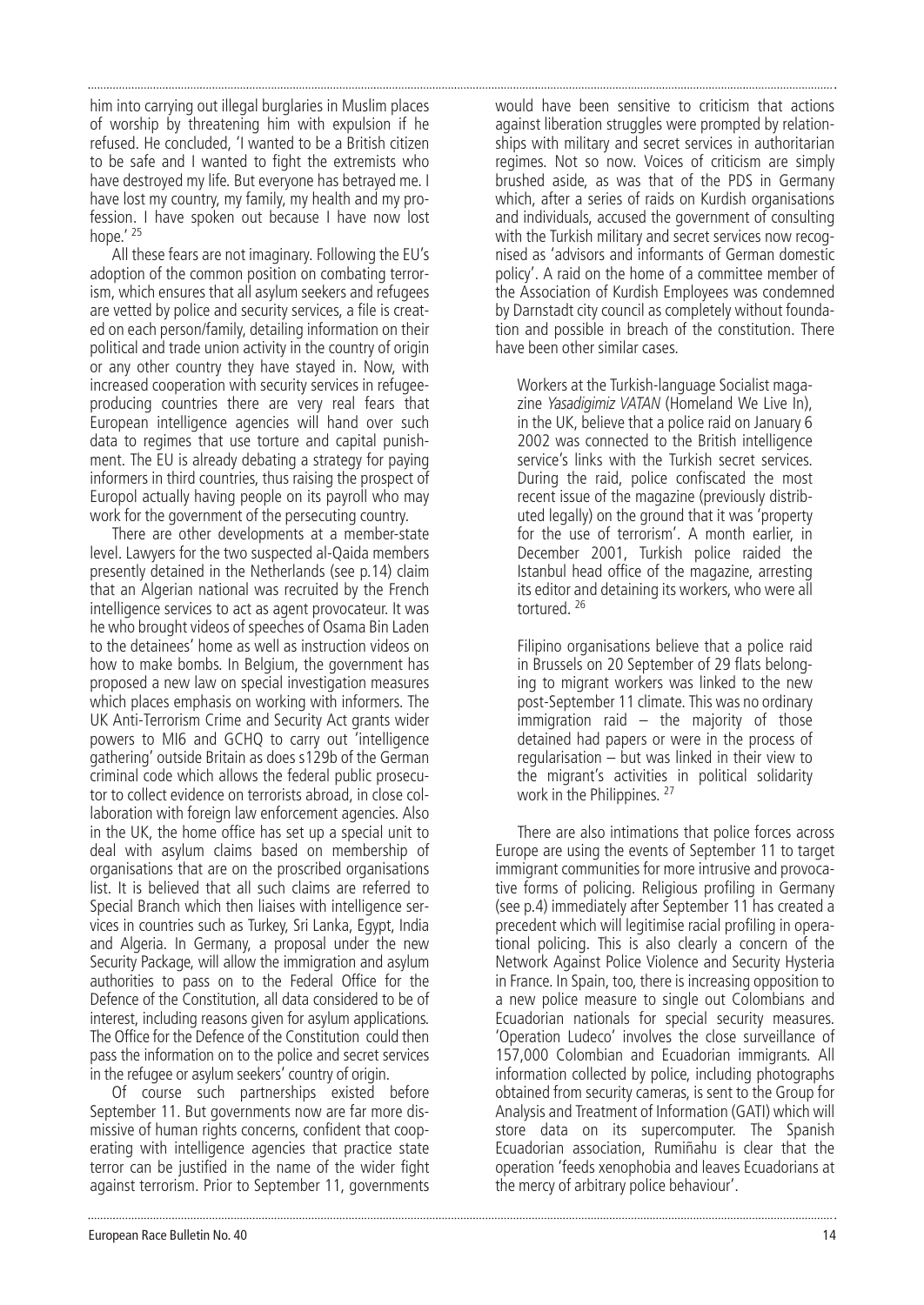European governments seem to have no awareness of how these actions are viewed abroad. They deepen the perception that non-EU citizens are treated as second-class and that European governments which preach democracy and human rights abroad practice racism at home. Thus, the Brussels raids on Filipino migrants, described above, were angrily denounced by sections of the media in the Philippines, with some politicians demanding that the Belgian government issue a formal apology for the treatment of its nationals. And Ecuador's ambassador to Spain has called for the immediate suspension of Operation Ludeco.

Prior to September 11, ethnic minority youth in particular were already singled out for a different style of policing. But the 'War Against Terrorism' has undermined any attempts to combat discriminatory policing by giving new legitimacy to stereotypes of ethnic

minorities as disproportionately involved in crime. Thus, in the UK, where the release of racially codified crime statistics on the particular offence of street crime was discredited in the 1980s, the Metropolitan police now feels confident enough to re-release such statistics involving young Afro-Caribbean males whom, they claim, are disproportionately involved in the theft of mobile phones. Both the Metropolitan police commissioner and the home secretary call for greater use of discredited stop and search measures on the black community. And in Norway, where the police were earlier criticised for their penchant for racially coded crime statistics, Tromso police chief Truls Fyhn has opened up an aggressive debate about asylum seekers and crime by claiming that Norway has become an ideal hideaway for foreign criminals and potential terrorists.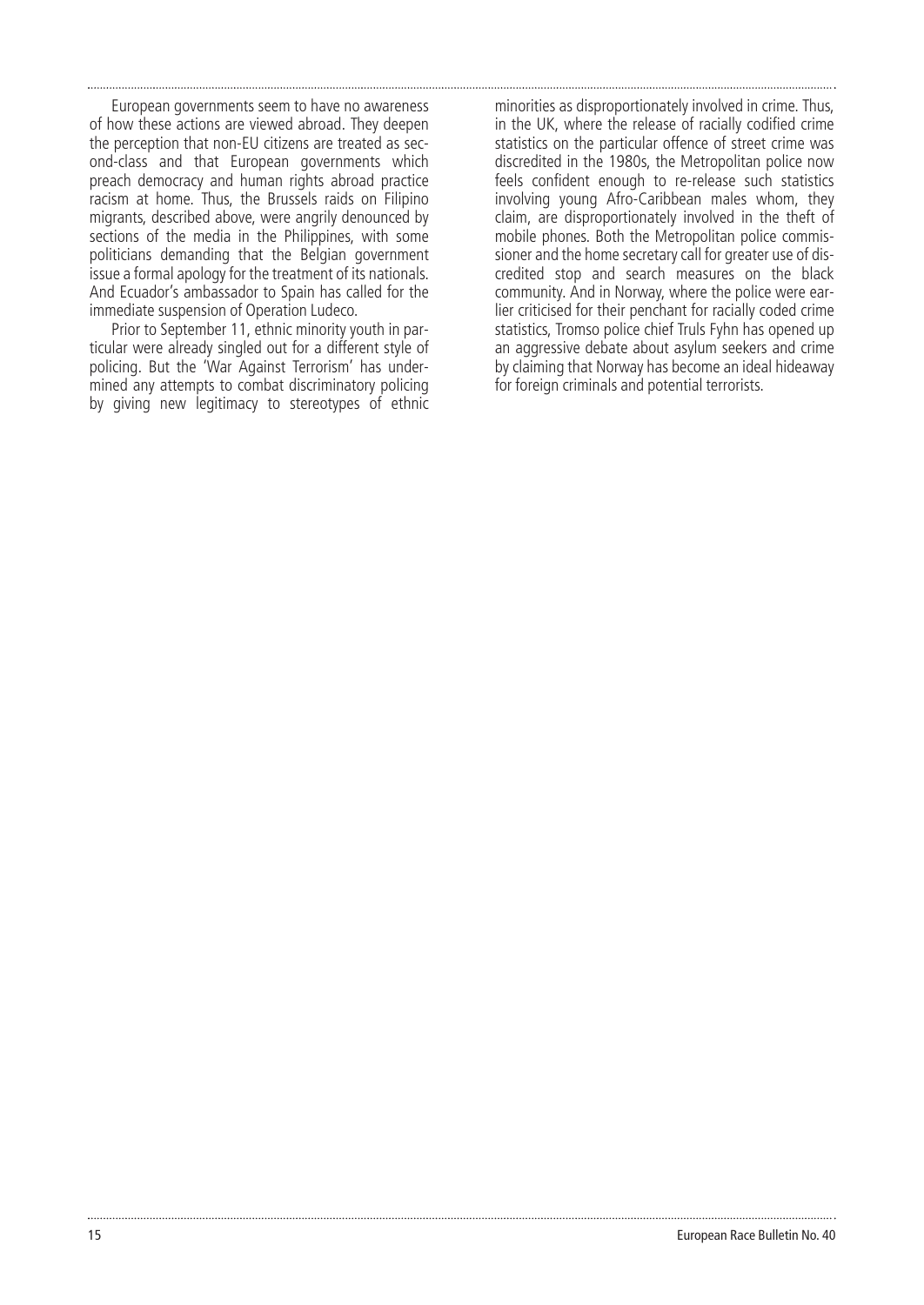### **4. Popular racism: one culture, one civilisation**

There is no incompatibility between Islamic civilisation and Western civilisation. For many centuries of their coexistence, Islam was the more advanced civilisation. It set standards of tolerance that Christianity never even aspired to – for a very long time, Muslim Europe was the only place where Jews felt safe. It was from the Muslim world that Christendom received its early education in medicine, architecture, science, mathematics and many other areas. It was through the Muslim world that Europe was reconnected to the philosophical traditions of the classical era. Without Islam, there would have been no Aquinas, no Newton, no rocket science, no computers, no modern civilisation at all.  $-$  The Tablet 29.9.01

The basic paradigm of West versus the rest … is what has persisted, often insidiously and implicitly, in discussion since the terrible events of September 11.

– Professor Edward Said

There are no essential differences in the value systems of religions, only in their rituals, social habits and customs.

– A. Sivanandan, Director, Institute of Race Relations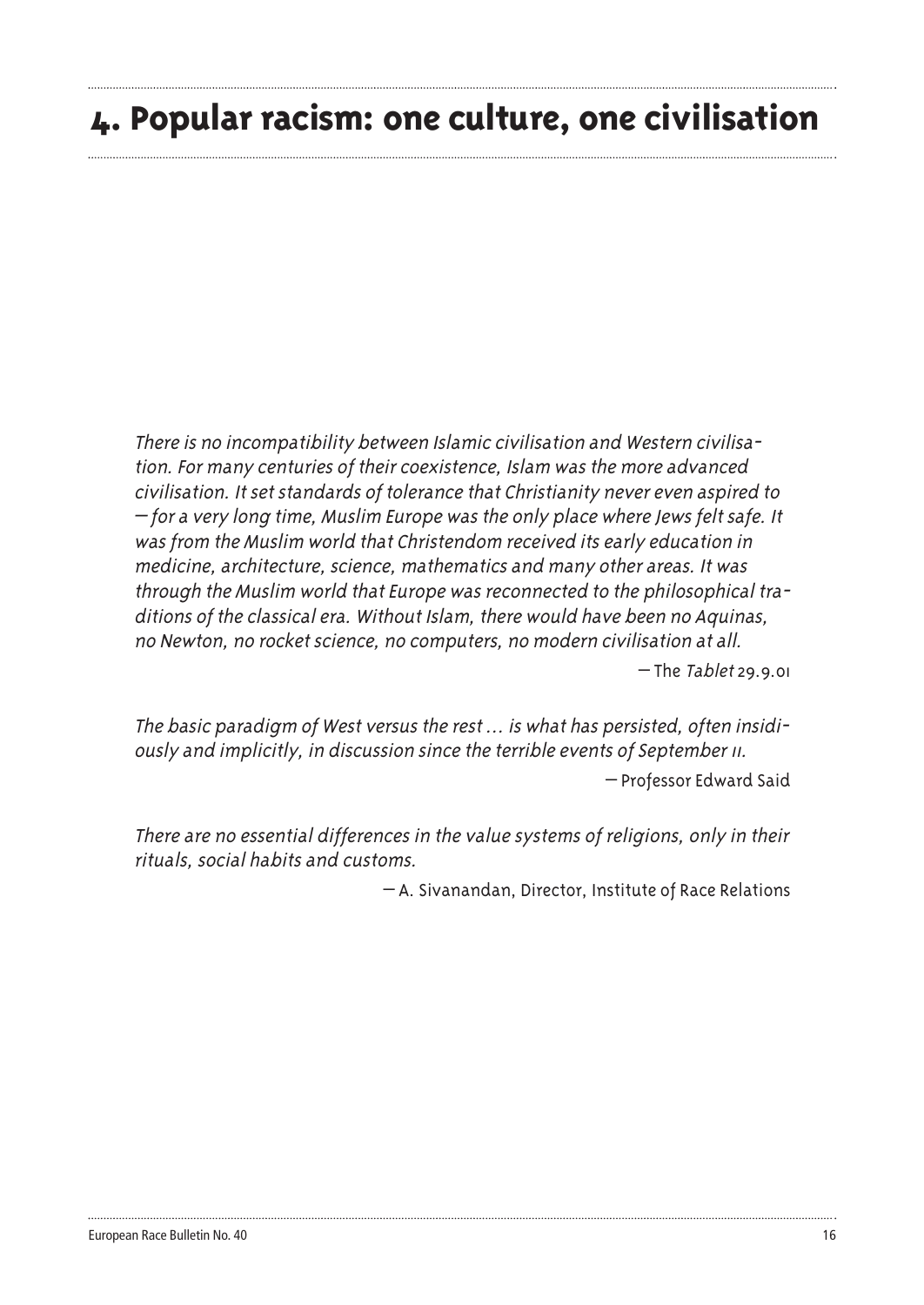Post-September 11, a massive debate about racial integration has opened up. Politicians are increasingly taking the view that social exclusion of ethnic minorities can be put down to those cultural values and traditions within immigrant communities which run against the grain of Europe's liberal and humanist traditions.

In public pronouncements, mainstream politicians (with a few notable exceptions) have gone out of their way to reassure the Muslim world that the War Against Terrorism is not a war against Islam and that it does not signify a 'clash of civilisations'. Some European leaders have also warned against a backlash against Muslims and police forces have stepped up protection of mosques. Unfortunately, though, the comfortable view that flows from this – that European society is tolerant and that governments are capable of launching a just war against Islamic fanatics while upholding religious freedom and individual liberties – does not accord with reality. The creation of a culture of suspicion against what could be termed 'enemy aliens' (and Muslims are now widely regarded as the 'enemy within') is legitimising the view that all Muslims are guilty of fundamentalism until proved innocent. And there are plenty of voices, both in the media and in parliament, which are happy to propagate this view.

Muslim communities across Europe have spoken with anger about the way in which the media have demonised them as terrorists if they exercised their democratic rights to oppose, in any way, the nature of the war in Afghanistan and, now, US threats to invade Iraq. While non-Muslim Europeans can disagree with the tactics deployed to counter terrorism without being demonised as religious fanatics, Muslims who do so are immediately suspected of fundamentalist inclinations or asked for their anti-fundamentalist credentials, as in Germany where Christian Democratic Party politicians have repeatedly demanded that Muslims disassociate themselves from fundamentalism. The stereotyping and scaremongering of the media has angered Muslim groups, which have found it difficult to get their voices heard. Thus, in Spain Muslim community representatives condemned the media for unfairly stereotyping Muslims as a whole and for its complete failure to report Muslims' total condemnation of the September 11 atrocity. And in the UK, Muslim groups have similarly attacked the media for constantly broadcasting the views of fringe fanatics and implying that extremist isolated individuals are part of mainstream Muslim thought. Alexis Kooris, of the Delegation Against Racism in Finland, has commented on the biased information in the press about Islam, with most articles relating to Islam dominated by discussions about terrorism, extremism and the abuse of human rights in Islamic societies. He has drawn attention to the difficulty Muslim communities had to gain a public platform in order to defend themselves and their faith.

Diversity of political opinion and freedom of speech, it would seem, are not respected if dissent emanates

from Muslim communities. In the words of the Catholic journal, the *Tablet* (29.9.01), commenting on the western media, 'The television screen's incessant need for visual excitement crowds out the calm voice of moderate Muslim leaders who speak for the overwhelming majority. But the public does not understand the internal politics of Islam, does not appreciate the relative weight of moderate and militant opinion, and believes what it sees.' Humiliated, stigmatised and held responsible for the crimes of a small group of individuals, Muslims believe that powerful influences in European society now feel free to vent their fury against their cultural and religious traditions.

#### **West versus Islam – the clash of civilisations**

The comfortable portrait of Europe as tolerant and<br>culturally diverse masks a painful reality of racism culturally diverse masks a painful reality of racism and racist violence (conveniently labelled a minority opinion or reaction). A significant component of that post-September 11 racist reaction is the rise of a Eurocentrism based on cultural chauvinism and cultural intolerance towards immigrant communities – which are perceived as locked in fixed identities and unchanging cultural traditions. Responses to ethnic minorities are increasingly being shaped by a discourse that posits European values as under threat from non-European cultural practices within, and anti-western civilisations, without. This new, popular racism draws heavily on the ideas of the right-wing US theorist Samuel Huntington who, prior to September 11, argued, in a seminal piece in *Foreign Affairs* (Summer 1993) that, after the end of the Cold War, world politics had entered a 'new phase' in which the fundamental source of conflict is not primarily ideological, or economic, but cultural with 'the principal conflicts of global politics' occurring between nations and groups from different civilisations. Giving primacy to the clash between Islam and the West, Huntington concluded that the fault lines between civilisations would be the battle lines of the future.

Huntington's thesis sought to remodel the Cold War idea of the 'West versus the Rest' on a different plane; the threat posed by the Soviet bloc now being transferred from politics to culture, principally Islamic culture. By drawing up emergency laws and other measures that establish Arabs and people from the Middle East as suspected terrorists, European governments, even as they distance themselves from the notion of a 'clash of civilisations', have created a body of law and a separate criminal justice system for suspect foreigners that, in turn, popularise and broadcast Huntington's themes.

#### **From Huntington to Berlusconi**

Italian prime minister Silvio Berlusconi is the most<br>high-profile proponent of Huntington's thesis. It was talian prime minister Silvio Berlusconi is the most Berlusconi who opened up the 'West versus the Rest' can of worms which other, more sophisticated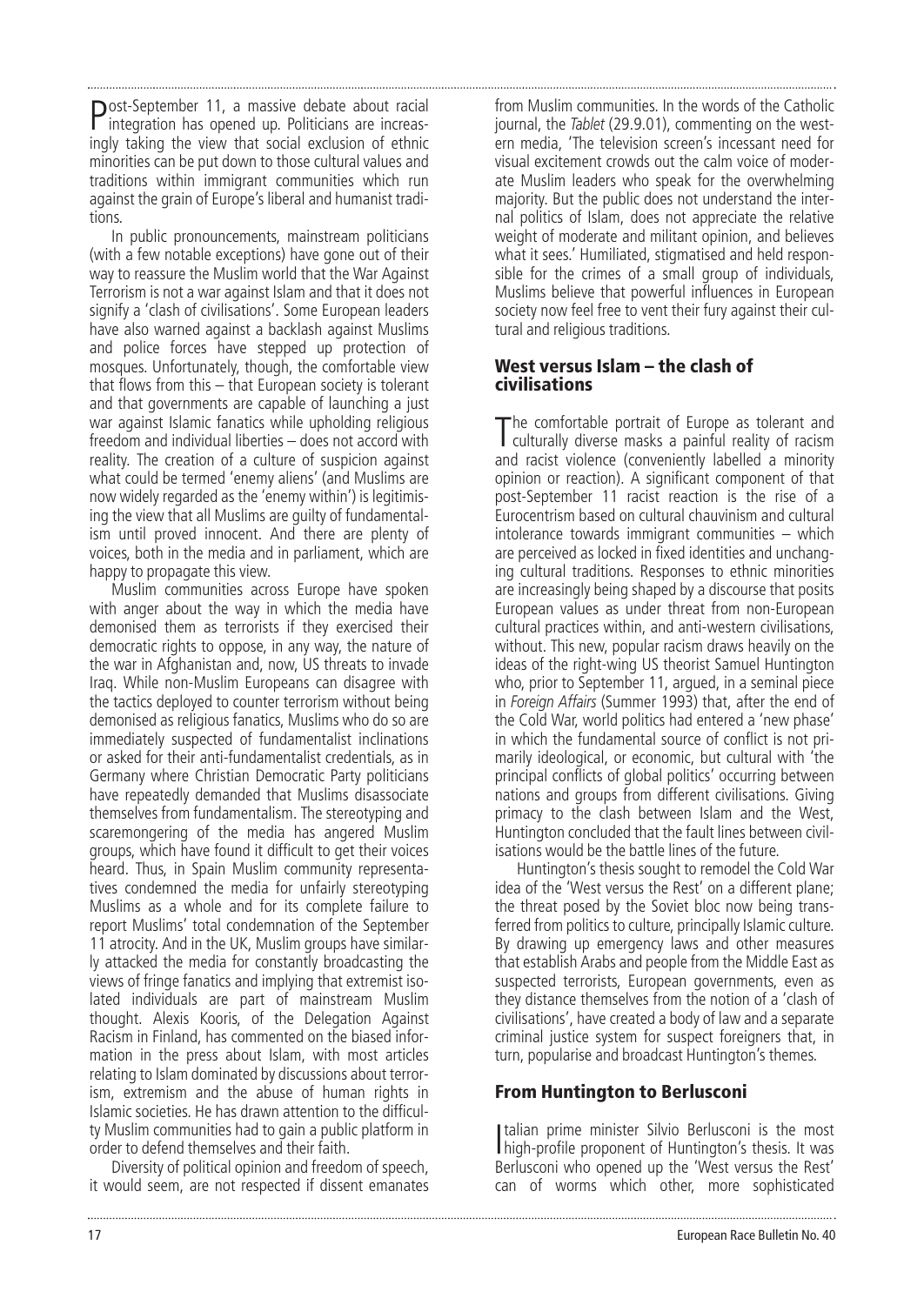European politicians wanted desperately to avoid. During a visit to Berlin in September 2001, Berlusconi made a series of highly controversial statements to the press. During a joint press conference with the German Chancellor, Berlusconi declared that he and his host 'consider that the attacks on New York and Washington are attacks not only on the United States but on our civilisation of which we are proud bearers, conscious of the supremacy of our civilisation, of its discoveries and inventions, which have brought us democratic institutions, respect for the human, civil, religious and political rights of our citizens, openness to diversity and tolerance of everything.' He had earlier told Italian journalists covering his visit: 'We should be conscious of the superiority of our civilisation, which consists of a value system that has given people widespread prosperity in those countries that embrace it, and guarantees respect for human rights and religion.' He added 'This respect certainly does not exist in the Islamic countries.'

Berlusconi was roundly condemned by other European leaders. Yet Berlusconi's views cannot be dismissed as the individual opinions of a fringe politician. He is, after all, the prime minister of Italy – the fourth largest economy in the EU. And Berlusconi, although not the dominant European political voice, is by no means an isolated one. In fact, Berlusconi is at the forefront of a discourse which although widely propagated by the extreme Right, also embraces Christian Democrat and Conservative politicians like the former British Conservative prime minister Lady Thatcher. She has written that the War against Terrorism amounts to a new Cold War with Islamicism, replacing the threat posed by Bolshevism. 'The western world and its values', are under 'deadly threat' from the 'enemies of western values and interests', she concluded. In the Netherlands, the former television talk show personality, Pim Fortuyn, who is now the leader of the largest new political movement in the Netherlands for 35 years, has called for a 'Cold War Against Islam'. In Denmark, Pia Kjaersgaard, the leader of the anti-immigrant Danish People's Party, told parliament that 'It's been said that 11 September was the start of the clash of civilisations. I disagree, since a clash would indicate that there are two civilisations, but that's not true. There's only one civilisation, and that's ours.' And in France, the leader of the MNR, Bruno Mégret has consciously taken up Huntington's theme and declared that East and West have been in confrontation for centuries. While 'Islamism threatens world peace', 'immigration is the breeding ground of Islamism'.

Berlusconi's is the most prominent voice in a new popular racism. In much the same way as the anti-immigration views of the extreme Right came to dominate mainstream political thinking towards the end of the twentieth century, the pro-Huntington views of Berlusconi seem set to inform political debate at the start of the new century, as examples from all around Europe demonstrate.

More than any other political party, the anti-immi-

gration Danish People's Party (DPP) benefited electorally from the events of September 11. The popularity of its leader, Pia Kjaersgaard, soared after she attacked Palestinians televised celebrating in the streets and asked 'terrorist sympathisers' to leave Denmark immediately. A DPP election poster showed a young blonde girl with the caption 'When she retires, Denmark will have a Muslim majority'. Kjaersgaard also used her parliamentary privilege to compare Islam to a terror movement and the DPP's number two figure, Kristian Thulesen Dahl added that 'Islam is a serious threat to the West, it devours us from within, destablises our societies. It's like the young cuckoos in the nest.'

In the run up to the German presidential elections, the CDU has been accused of exploiting the events of September 11 for electoral gain and creating anti-Islamic hysteria. The Bundestag CDU group's spokesperson on European policy, and party deputy leader Wolfgang Schäuble implied that all adherents of Islam in the Federal Republic were collectively answerable for acts of terror in the USA. The Bundestag CDU's spokesperson on European policy, Friedbert Pflüger, speaking to the DPA news agency, demanded 'a revolt of the decent Muslims' in the form of demonstrations disassociating themselves from terror, adding that only on that condition, was future peaceful coexistence conceivable. *Junge Welt* believes that Pflüger's constant refrain that 'every means is justified' in the fight against Islamist terror comes close to an incitement to xenophobes to prepare for violence. The paper predicts that it will not be long before fascist killers, brought before courts, will be invoking a right of self-defence against possible Islamist extremists. 28

In Italy, both the Alleanza Nationale (AN) and the Northern League (NL) have campaigned against Muslim religious practices and called for borders to be closed against Muslims. For instance in October 2001 both the AN and NL described the religious festival of Ramadan as posing a 'grave danger' and organised an anti-Ramadan protest after a school decided to shift its traditional mid-term holiday to November so that Muslim schoolchildren could celebrate Ramadam properly. At the NL annual Padania Day rally in Venice in September a poster was on display bearing the slogan 'clandestini  $=$  terrorist  $=$  islamici'. Speaking on a regional television show 'Telelombardia' on 16 October, the NL MEP Francesco Speroni said, 'We should apply the principle of precaution: close our borders, at least temporarily, to Muslims.' In an explicit reference to mad-cow disease, Speroni added that it was not possible at present to eat veal cuts 'not because we are sure that they are harmful, but because a real risk exists. Since there is a risk, let us close our borders because nobody can oblige us to receive any Muslim.' 29

In France, both the Mouvement National Républicain (MNR), which staged an anti-Islamic demonstration outside the Afghan embassy in Paris, and the Front National have used the events of September 11 to call for a halt to immigration. While Le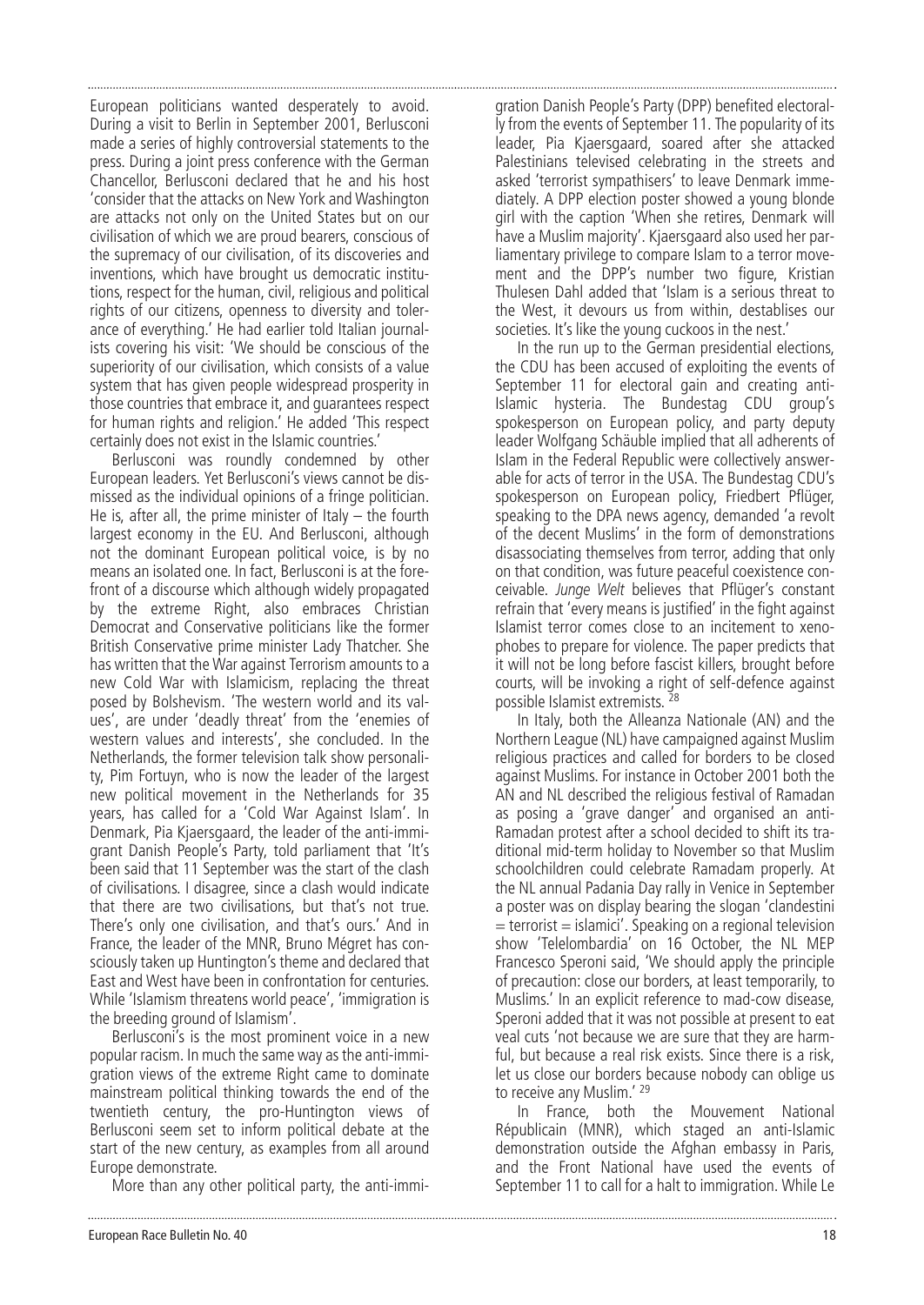Pen does not support the US war against terrorism, he has called for 'systematic frontier checks, a total halt to immigration and the expulsion of illegal migrants'. Bruno Mégret, on the other hand, has launched a plan which consists of the redeployment of all police forces at borders, the rehabilitation of the concept of 'reasons of state', the reestablishment of the death penalty, the unification of the intelligence services and the formation of a national guard.

Significant gains in Dutch local elections for the new far-Right anti-immigrant party have been attributed, in part, to the reaction to September 11 and to its leader Pim Fortuyn's open antagonism to Islam. The party of Pim Fortuyn now controls Rotterdam (the Netherlands' second-largest city) and is expected to do well in the May general election. Fortuyn, who is openly gay, uses his sexuality to fuel fire against Islam which he describes as a 'backward culture'. He articulates such views at length in a book Against the Islamisation of our Culture. Fortuyn is most popular with the young. Nearly half of 18-30 year-olds polled want to see zero Muslim immigration, and said that they would vote for Fortuyn in the May general election.

#### **Catholicism and Islam**

A part from politicians, Huntington's views have been<br>taken up by a minority of influential Catholic bishops. While their views are not in line with mainstream Catholic thought, and particularly the ecumenical message of the Pope, they may well tap into an ignorance about Islam among some Catholic clergy, as pointed out by a Jesuit theologist and professor of religions at the University of Commilas in Spain. Prior to September 11, professor Galindo, working with the Association of Religious Journalists and the Spanish Religious Conference, carried out a survey of the opinions of priests and monks and found that the majority of the 500 people who responded to the questionnaire were ignorant of Islam, despite the fact they worked in areas which have for centuries been in close contact with Islamic communities. Galindo concluded that the western view of Islam has been deformed by 'centuries of intolerance and contempt' and that many Catholic bishops could well subscribe to the views of Silvio Berlusconi.

There is some evidence from other European countries to back up this assertion. In Austria, Bishop Kurt Krenn, regarded as the leading representative of the conservative wing of the Catholic church in Austria, gave an interview after September 11 to the news magazine *Format* in which he said that Islam was characterised by a 'certain fanaticism and nationalism' and was in contradiction to human rights. (Cardinal Christoph Schönborn, chair of the Austrian Assembly of Bishops, immediately rejected these remarks.) In the same interview, Krenn called Islam a political religion, upon which the state needed to keep watch. 'Above all, we have to say  $-$  and I say this with great conviction  $-$ 

that we Christians have the better measure of humanity.' Poland's Catholic Primate Jozef Glemp also caused consternation when, during a conference on demography, he said that Poland does not want the 'culture of terrorism' that Muslim immigrants bring.

In Spain, too, the Archbishop of Grenada, has courted controversy with remarks that, according to members of Granada's Muslim community, pander to widespread ignorance about Islam's historical roots in Granada. According to Archbishop Antonio Cañizares 'The diversity of cultures does not of itself give place to a better humanity', adding that 'it was the arrival of Christianity in Andalucia which was the most decisive event for its history, while the Islamic presence remained solely as a residue in culture, aesthetics and folklore.' At the heart of the Archbishop's comments, lies a dispute about Andalucia's history and the importance of Moorish influence. Those who hold that Moorish influence was unimportant have used the events of September 11 to air their views more confidently.

#### **Intimations of cultural and religious superiority**

The 'clash of civilisations' argument, as well as being<br>a a distorical and superficial, also implies that the clash ahistorical and superficial, also implies that the clash is between a superior and inferior civilisation. But why are such ideas resurfacing now, in Europe, where one would have thought that the old notion of racial and cultural superiority had been essentially defeated with the defeat of Nazism?

In fact, many of Huntington's arguments were prefigured in the writings of what has been described as the New Right. The New Right, which came to prominence in the 1980s Reagan and Thatcher years, did not utilise old (and discredited) ideas of white racial superiority, based on scientific racism, but adopted more apparently sophisticated arguments based in culture; explicitly the idea that different cultures do not mix and it is only natural to prefer your own kith and kin. The New Right repeatedly sought to establish the incompatibility of non-European and European cultures.

Now, since September 11, it is becoming more acceptable to introduce into this New Right discourse intimations of European cultural superiority. It is an intimation injected under guise of the moral and spiritual superiority of Christian western values over Islamic, Oriental ones. And it can only be made now because of a concrete situation in which it is deemed acceptable for the US and its Western allies to invade non-western countries to effect 'regime change' or further the War Against Terrorism.

When global politics are debated in such terms, it is inevitable that the plurality of influences that create civilisations are dismissed. And different religions, too, come to be viewed as fixed entities, as though there is only conflict between, and not within, religions; as though there were not progressive and fundamentalist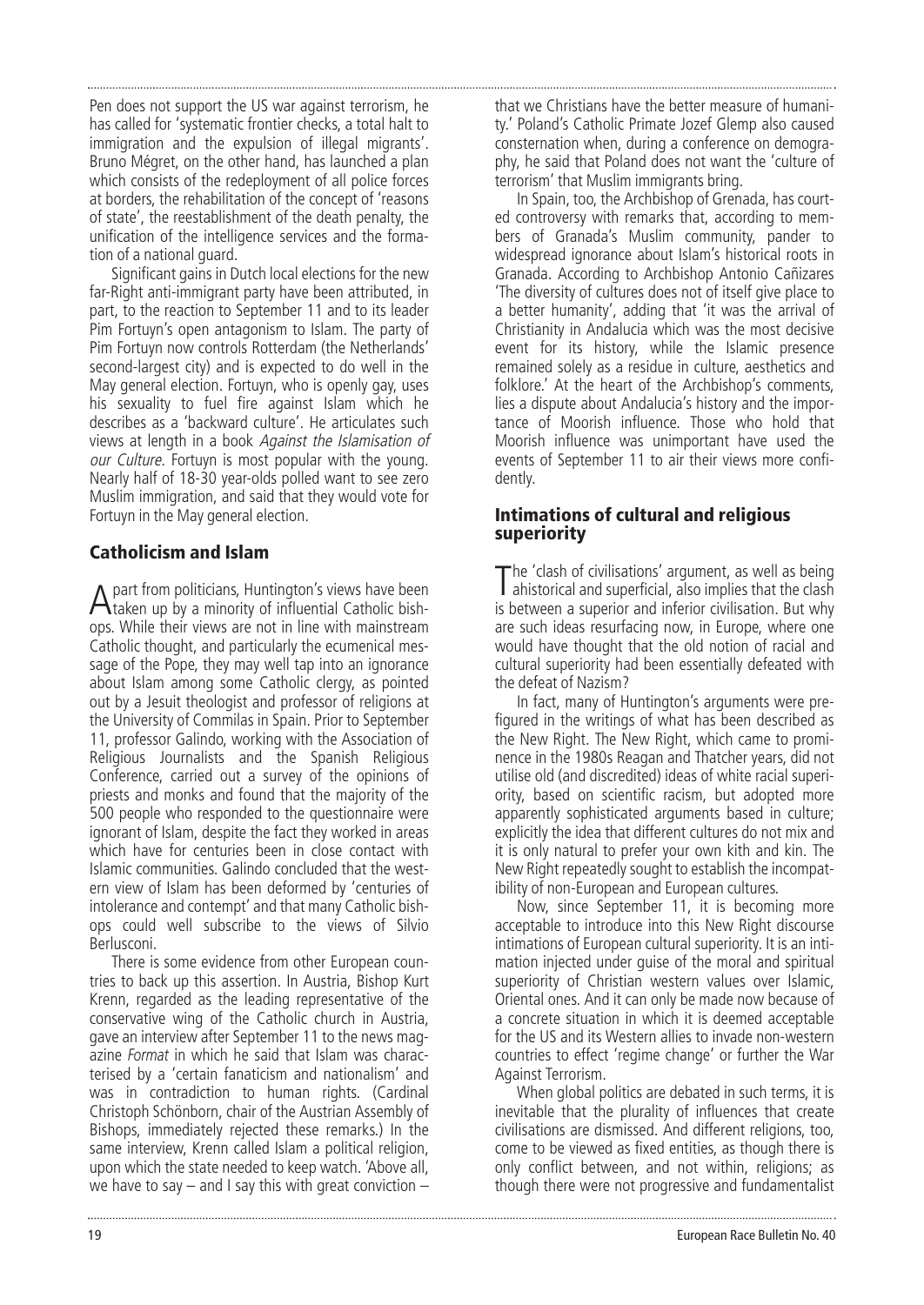tendencies within all religions; as though all religions do not share common universal values. European civilisation is increasingly portrayed as developing from only one religious root, Christianity, as though, in Edward Said's phrase 'Islam has not been part of European society from the start.' And this obsession with Europe's Christian heritage feeds far-Right demagogy. The Italian NL MEP Maro Borghezio has ranted against the Muslim advance and promised that the Northern League will 'stop them at Ceva, in the foothills of the Alps, just as the Christian armies stopped the invading Muslims at Poitiers.' He completed his denunciation by talking of 'new crusades' to be launched by 'Christian Padania'.

Too often, when politicians use phrases such as 'multiculturalism', 'pluralism', 'diversity' it is not out of respect for historical truths but as a shorthand reference to a particular model of Europe's race policies adopted over the last decade or so. But post-September 11, even a limited multicultural model of integration (a model not without shortcomings) is being jettisoned in favor of Eurocentric ideas of monoculturalism. In the words of Peter Westenthaler, the leader of the Austrian Freedom Party's parliamentary group, 'multicultural society was buried on 11 September'.

#### **Multiculturalism versus monoculturalism**

The orthodox view of what constitutes good race relations is that the integration of immigrants can only he orthodox view of what constitutes good race relabe achieved by firm immigration controls and limitation of numbers. The post-World War II belief, that if integration is to succeed mainstream society must remain overwhelmingly monocultural, has been challenged as immigrants became settlers. (Of course, this has not been true across the board: each European country's understanding of its culture and history differs. A huge chunk of German political opinion, for instance, still insists that Germany is not a multicultural society or a country of immigration. Central to French political thought is a suspicion of multiculturalism which is seen as a direct threat to the French secular tradition and enlightenment values of 'equality, liberty and fraternity'.) As the EU harmonises more and more of its immigration and social policy, the buzzwords of multiculturalism have become more prevalent in EU documents and within EU social thought.

But it is this leaning towards multiculturalism that has been undermined by the post-September anti-terrorist climate, as, increasingly, race policies are balanced against national security concerns. It is as though a huge wave of panic has swept across the Continent, with the events of September 11 leading politicians and press to home in on all the negative aspects of non-EU cultures. In the process, cultural prejudices and stereotypes have been let loose and politicians and the media have let their most basic hatreds hang out. Increasingly, the conservative cultural traditions which are practised by minority fringe groups are treated as though they are the norm for immigrant communities.

It is not just the extreme-Right which is attacking the concept of multiculturalism. Across the whole political spectrum mainstream politicians are opening up a debate over the integration of immigrant communities which places a large emphasis on the duty of immigrants to abandon their cultural practices and integrate into European values and norms. In the process, extreme practices such as forced marriages and genital mutilation are presented as omnipresent in all minority cultures and a lack of language competence is deemed a major barrier to employment and integration. And as the following examples demonstrate, the debate about integration and immigration is having major repercussions, both in terms of changes to immigration law and in terms of electoral politics.

In France, the events of September 11, and the subsequent disturbances at a French-Algerian football fixture during which North African youth chanted 'Osama Bin Laden' and booed the French national anthem, have started a debate about integration which has now become a key theme in the presidential election campaign. From left to right of the political spectrum, candidates are declaring themselves against multicultural policies, with right-wing candidates blaming what is described as the Left's *angelisme* (false ideology), which celebrates cultural difference and only sees the good in immigrant culture, for failures of integration.

In the UK, Austria and Denmark, the events of September 11 have led to new immigration regulations. British ethnic minority organisations have protested at the government's white paper on nationality and immigration which questions arranged marriages with spouses from overseas and lack of English among immigrants. For the first time, immigrants will be expected to take an oath of allegiance to the monarch and applicants for British nationality will be required to attend English language classes and attain a certain competency. According to home secretary David Blunkett, practices such as forced marriage and genital mutilation had been allowed to continue because of an over-emphasis on 'cultural difference' and 'moral relativism'. 30

The Austrian government, heavily influenced by its junior coalition partner, the Freedom Party, has introduced a new integration contract whereby new arrivals, as well as some foreigners living in Austria, will have to study German and undergo a course on civics and knowledge of Austria. Those who do not learn German within four years could be told to leave the country. The language requirement only applies to foreigners from non-EU countries. New family regulations in Denmark establish a minimum age at which immigrants may marry a foreigner and bring a spouse back to Denmark. This will be raised from 18 to 23 and the newly-wed couple must put up 50,000 Kroner (\$6,000) as proof that they will make no recourse to public funds. A further measure allows for the deportation of a spouse who comes from abroad if the marriage breaks down within seven years. Bertel Haarder, Denmark's minister for integration, defended the measures by saying that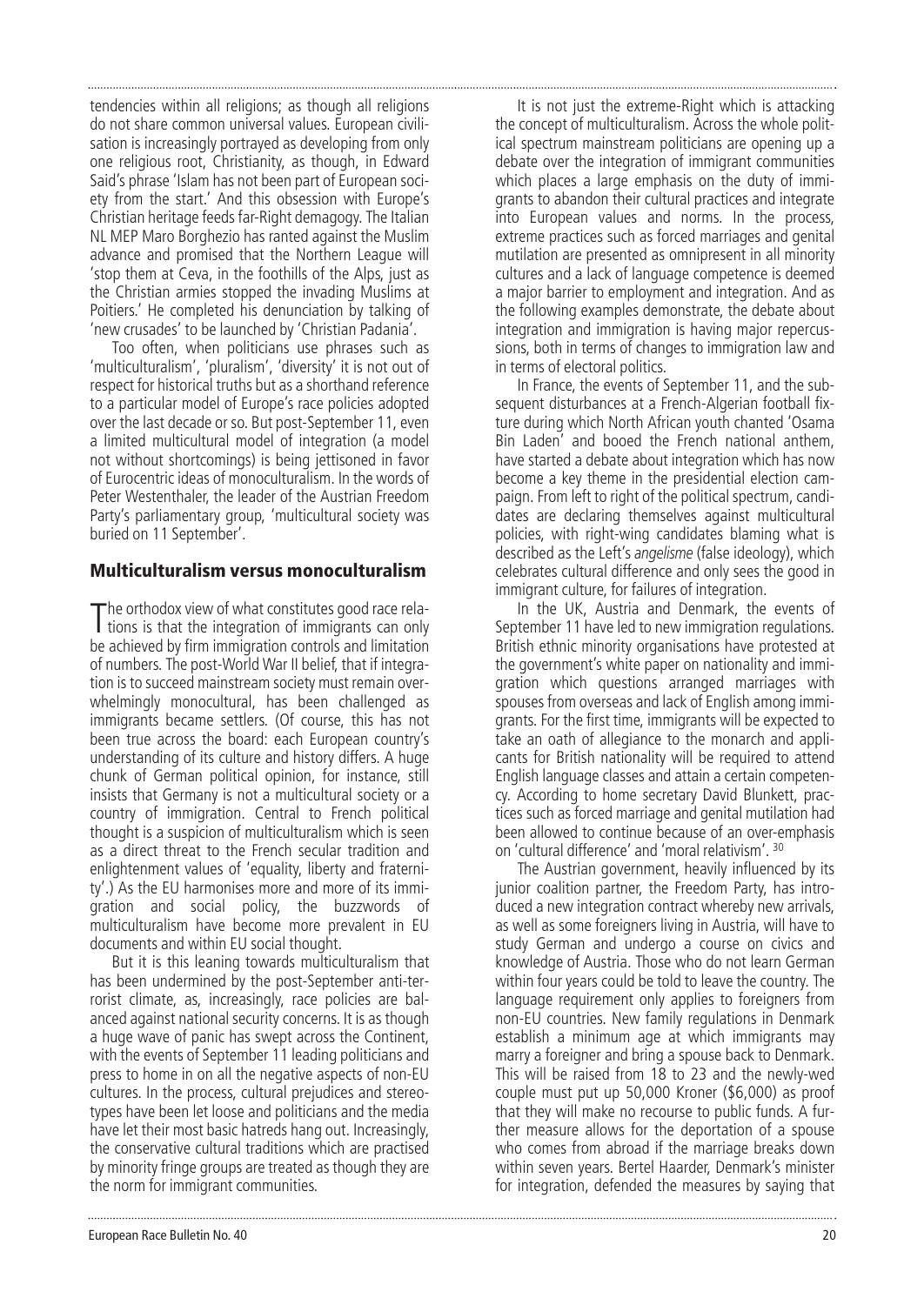the restriction would apply to native Danes as well as foreigners.

The tragic murder by a family member of Fadime Sahindal, a Swedish-Kurdish woman who had campaigned against extreme patriarchal values in the Kurdish community has led to a massive debate about integration with the minister responsible, Mona Sahlin, saying that key aspects of Swedish immigration policy have failed. But while the integration debate has not been conducted entirely in conservative terms, the parliamentary committee subsequently set up to investigate integration measures has focused solely on cultural practices as a barrier to inclusion. The committee has proposed a ban on marriages of immigrant women under the age of 18, after reports that many girls were being married off by their families against their will. Some political figures are calling on the government to go further, deporting or withdrawing the citizenship of immigrants who commit crime.

The killing of Fadime Sahindal has had repercussions in Norway too, where it combined with the attacks of September 11 to open up debate about integration. While the Norwegian government has entered into an unprecedented legal agreement with the Pakistani government to help prevent cases of forced marriages through liaison and intelligence gathering, the Socialist Left Party has called for stiff economic penalties against immigrants who do not complete compulsory language and work training schemes.

In Spain, the integration debate is focusing on Islamic cultural practices. In a highly-publicised case, the government has been forced to backtrack after lending its support to the headteacher of a school who refused to allow a Muslim girl to wear the traditional headscarf on the grounds that she did not want any girl 'coming with a veil, a chador or any type of dress that is a symbol of submission, of women in this case, and which violates citizens' civil rights'. The furore about this particular case is all the more surprising given that in the predominantly Muslim Spanish enclaves of Ceuta and Melilla, and in schools in parts of Andalusia, girls in hejab routinely attend state schools. Education minister,

Pilar del Castillo, who supported the headteacher on the ground that the hejab is not a 'religious symbol but a sign of discrimination against women', declared that she was prepared to legislate over the issue, and Juan Carlos Aparicio, minister for labour and social affairs, told a meeting of the ruling Popular Party that 'there are customs which are always unacceptable, and we can cite two examples – the use of discriminatory clothing, or, very clearly, the practice of female genital circumcision; it cannot be understood as a cultural or religious concept, but only as savagery'.

#### **The moment of civil rights**

Such a limited debate around integration is leading to<br>
Sthe further stigmatisation, humiliation and marginal- $\Delta$ the further stigmatisation, humiliation and marginalisation of ethnic minorities and refugees. By putting the blame on European liberalism for allowing primitive cultural practices to thrive, politicians are guilty of a dangerous oversimplification. For such a view conveniently ignores the inherent weakness in any purely cultural race policy. European governments did not introduce multiculturalism out of a misguided but benign wish to celebrate cultural difference. Rather, multiculturalism, as policy, was based on the idea that integration could be achieved, not through effecting racial justice and the granting of full, political civil and social rights, but through affording cultural rights. Governments were quite simply encouraging the development of separate cultural enclaves, within which 'immigrant leaders' would control their own communities.

But the headlong pursuit of authoritarian policies which further stigmatise and humiliate immigrant communities is leading to a fight-back. Not least in the Muslim community where progressive elements, previously isolated by the ethnic policies of governments, are finding the courage to speak out and elucidate a path that neither accepts government patronage and handouts nor accommodates fundamentalist forces. They are, quite simply, fighting for their civil rights and, in the process, upholding the fundaments of democracy.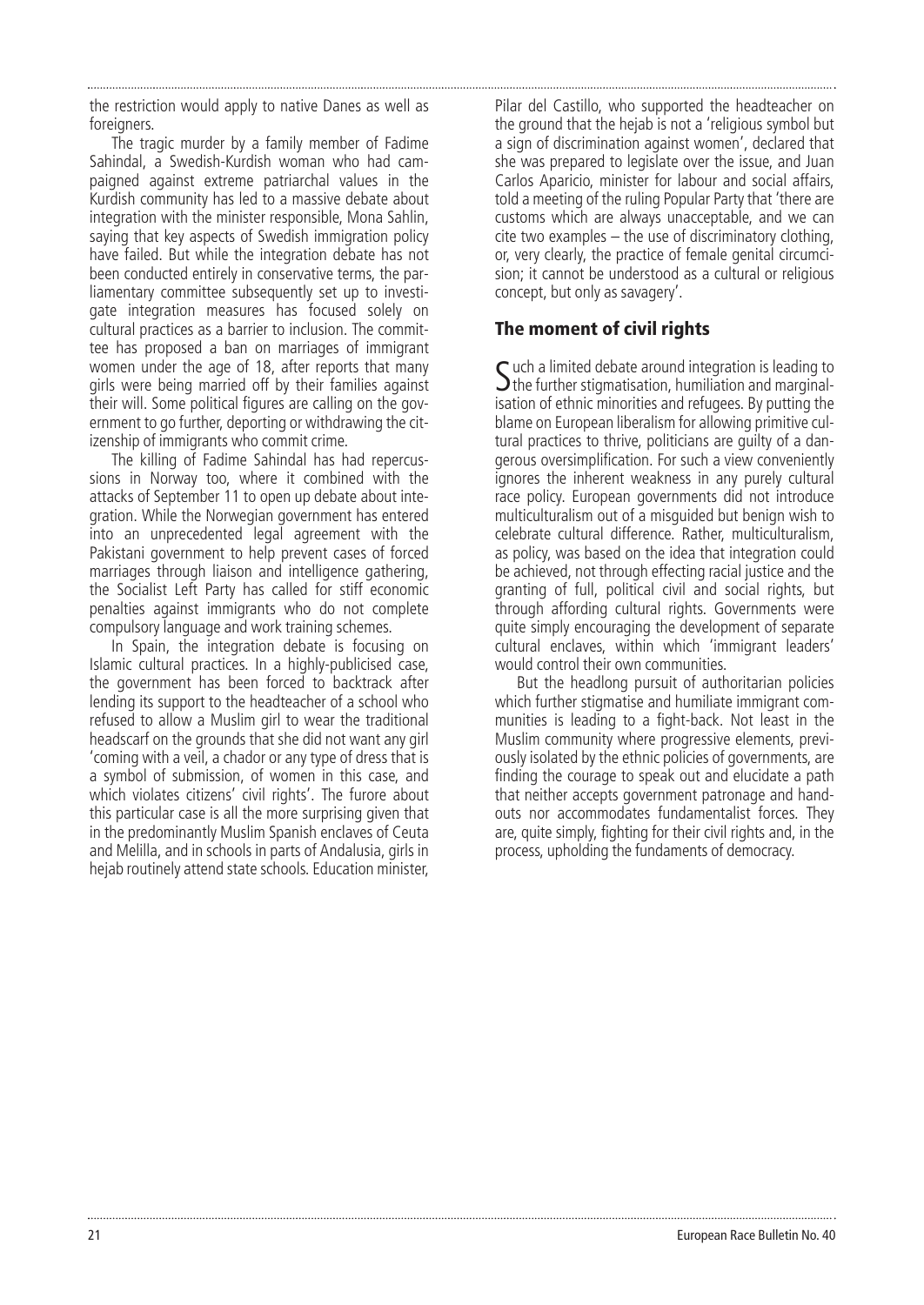### **References**

- **1** The framework decision covers acts committed with the aim of 'seriously intimidating a population, or unduly compelling a government or international organisation to perform or abstain from performing any act, or seriously destablising or destroying the fundamental political, constitutional, economic or social structure of a country or an international organisation.' The acts cited under the definition include 'extensive destruction to a government or public facility, a transport system, an infrastructure facility, including an information system, a fixed platform located on the continental shelf, a public place or private property likely to endanger human life or result in major economic loss.'
- **2** See Liz Fekete, 'The emergence of xeno-racism', *Race & Class*, Vol. 43, no. 2, October-December 2001.
- **3** See Tony Bunyan, 'Towards an authoritarian European state', *Race & Class*, Vol. 32, no. 3, January-March 1991.
- **4** Following the attacks on the World Trade Centre, president Bush wrote to the EU asking it to change immigration and asylum policies in a number of areas. This was followed by a secret meeting between US officials and the EU's high-level Strategic Committee on Immigration, Frontiers and Asylum where the US demanded greater efforts not only to counter terrorism but also to combat all forms of illegal migratory movement. Following this, the European Commission produced a paper recommending a lowering of standards of refugee protection which could result in refoulement (forbidden under international and European law) of asylum seekers suspected of terrorist acts to countries which practice torture and the death penalty.
- **5** A breakdown of the Council Common Position on Combating Terrorism can be found at www.statewatch.org/news/2002/jan/02euter.htm
- **6** *Guardian* 14, 15.2.02
- **7** *Tageszeitung* 26.11.01
- **8** *AI Index EUR* 42/003/2001
- **9** *Washington Post* 29.1.02
- **10** *Migration NewsSheet*, March 2002
- **11** *Libération* 26.11.01
- **12** *Libération* 21.1.02
- **13** *Tageszeitung* 5.12.01
- **14** What has particularly interested most European commentators has been the new Euro-warrant which will count as a complete request for the location, arrest, detention and surrender of a fugitive in another EU member state. But the Euro-warrant will also affect refugees since Kurds, Algerians and others could potentially be arrested, for example in the UK, on a Euro-warrant for extradition to France or Germany, where they could face removal to Turkey or Algeria, without the normal safeguards against such re-extradition.
- **15** Europol has called for a common EU strategy on the payment of informers in third countries. As the civil

liberties lawyer Frances Webber points out 'the disturbing prospect is of refugees being fingered by Europol as suspected terrorists (and so excluded from status and/or prevented from reaching the territory of the member states) on the anonymous evidence of a paid informer, who might work for the government of the persecuting country.'(IRR staff working paper no. 16/02)

- **16** *Statewatch*, Vol. 12, no. 1, January-February 2002
- **17** See Statewatch News online: Doubts on EU presidency proposal to target protestors as 'terrorists' (www.statewatch.org/news/2002/feb/07protest2.htm)
- **18** This idea was first propounded by the US civil liberties scholar Frank Donner in the 1970s. See Bruce Shapiro 'All in the Name of Security' *The Nation* 22.10.01.
- **19** Another detail of the anti-terrorist law which has been greeted with consternation is a provision that allows for prison sentences for those who travel without tickets in the metro or regional express network.
- **20** *Frankfurter Rundschau* 16.10.01
- **21** *Junge Welt* 29.10.01
- **22** *Muslim News* press release 25.2.01
- **23** *Kurdish Observer* 4.10.01
- **24** See Liz Fekete, 'The terrorism act 2000: an interview with Gareth Peirce', *Race & Class*, Vol. 43, no.2, October-December 2001.
- **25** *Observer* 18.2.01
- **26** *VATAN* press release 18.1.02
- **27** *Solidaire* no. 37, 3.10.01
- **28** *Junge Welt* 15, 16.10.01
- **29** *Migration NewsSheet*, November 2001
- **30** The white paper on nationality and immigration is also seen as a response to riots in summer 2001 among Muslim youth in the northern towns of Bradford, Oldham and Burnley. A government Community Cohesion Task Force has been set up to open up a national debate around the need for a new framework of core values based on 'community cohesion'.